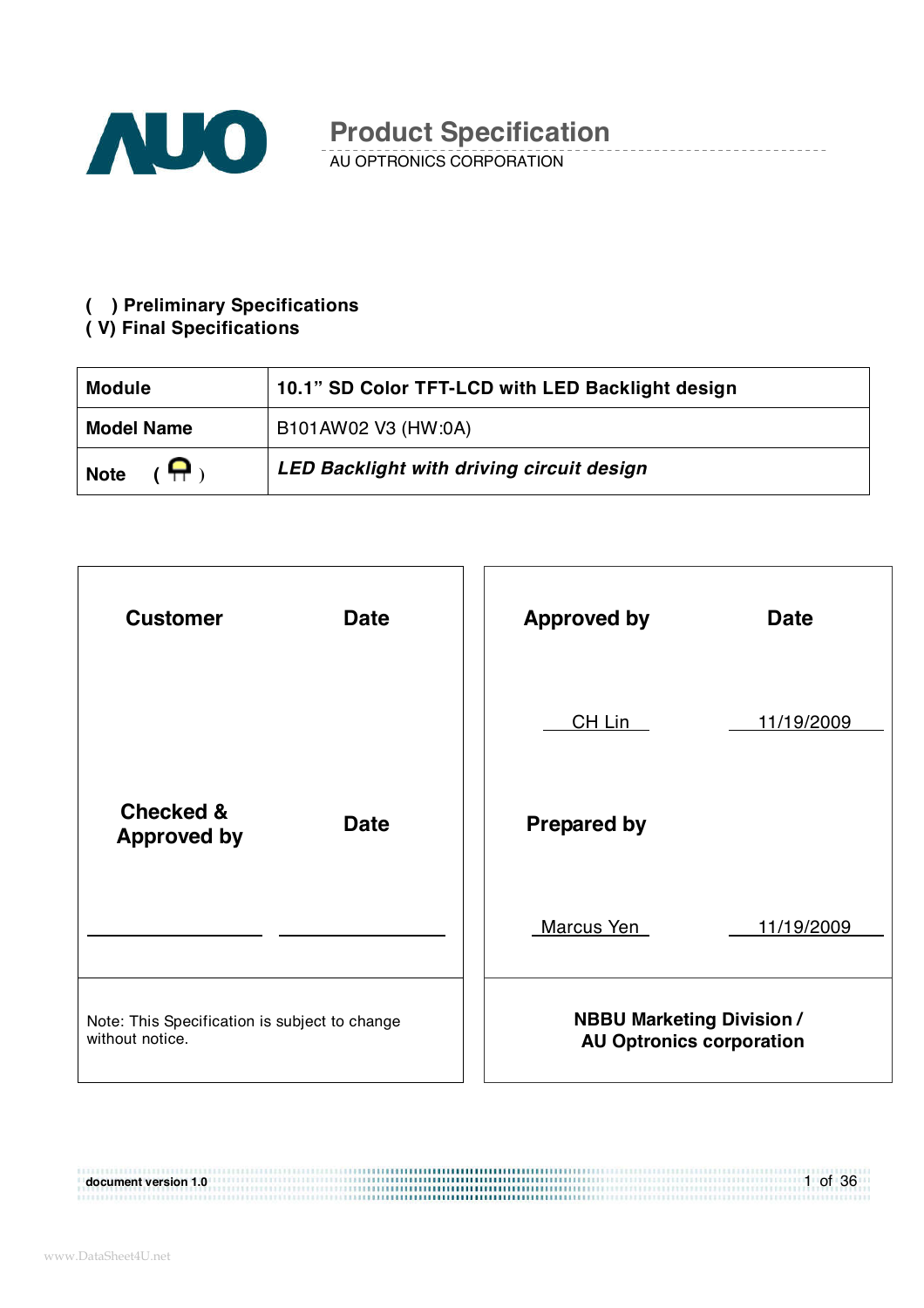

## Contents

 $\frac{1}{2}$  of 36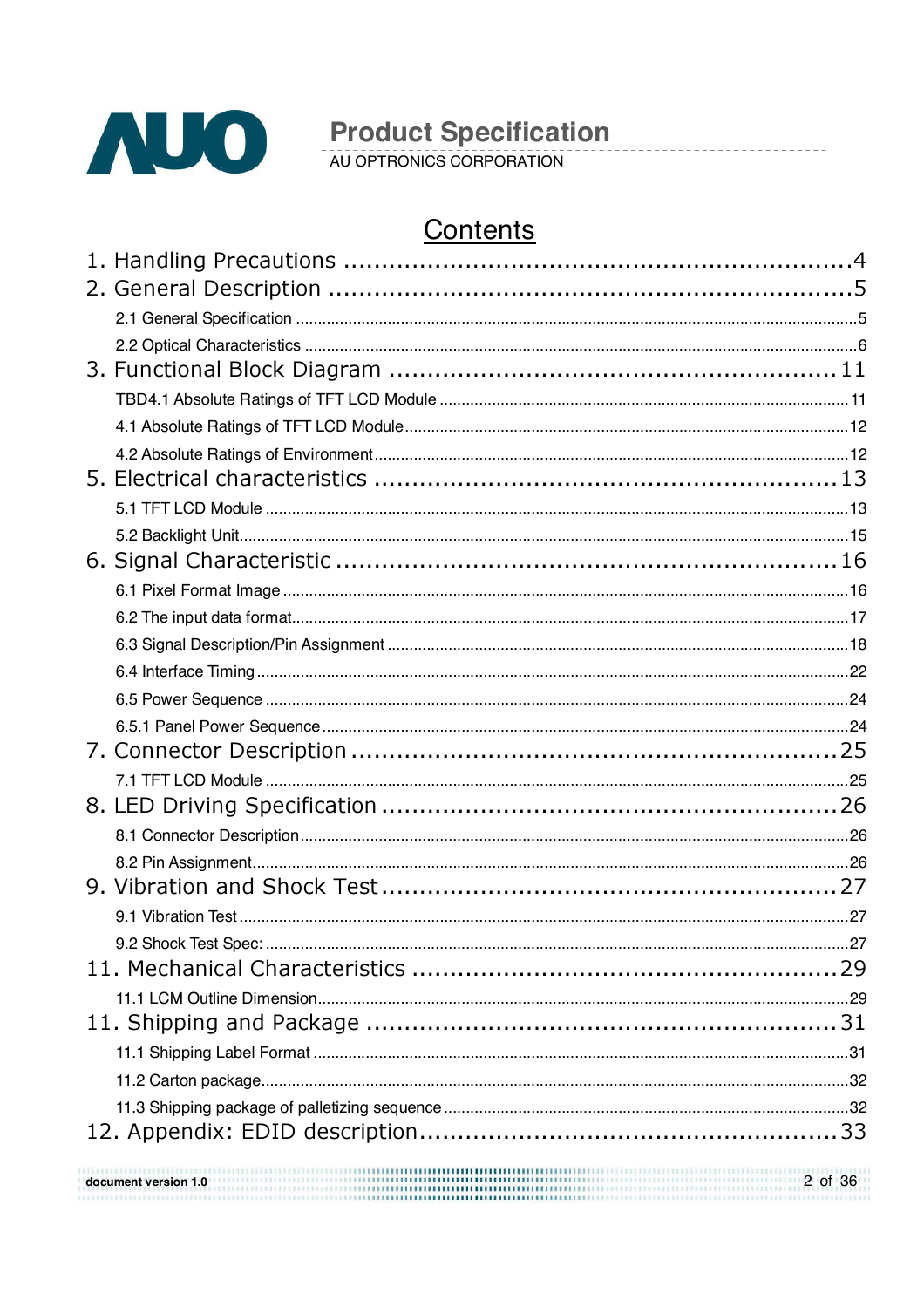

AU OPTRONICS CORPORATION

# **Record of Revision**

| <b>Version and</b><br><b>Date</b> | Page | Old description | <b>New Description</b>      | Remark |
|-----------------------------------|------|-----------------|-----------------------------|--------|
| 1.0 2009/11/19                    | All  |                 | Initalize the Specification |        |
|                                   |      |                 |                             |        |
|                                   |      |                 |                             |        |
|                                   |      |                 |                             |        |
|                                   |      |                 |                             |        |
|                                   |      |                 |                             |        |
|                                   |      |                 |                             |        |
|                                   |      |                 |                             |        |

| document version 1.0 | 3 of 36 |
|----------------------|---------|
|                      |         |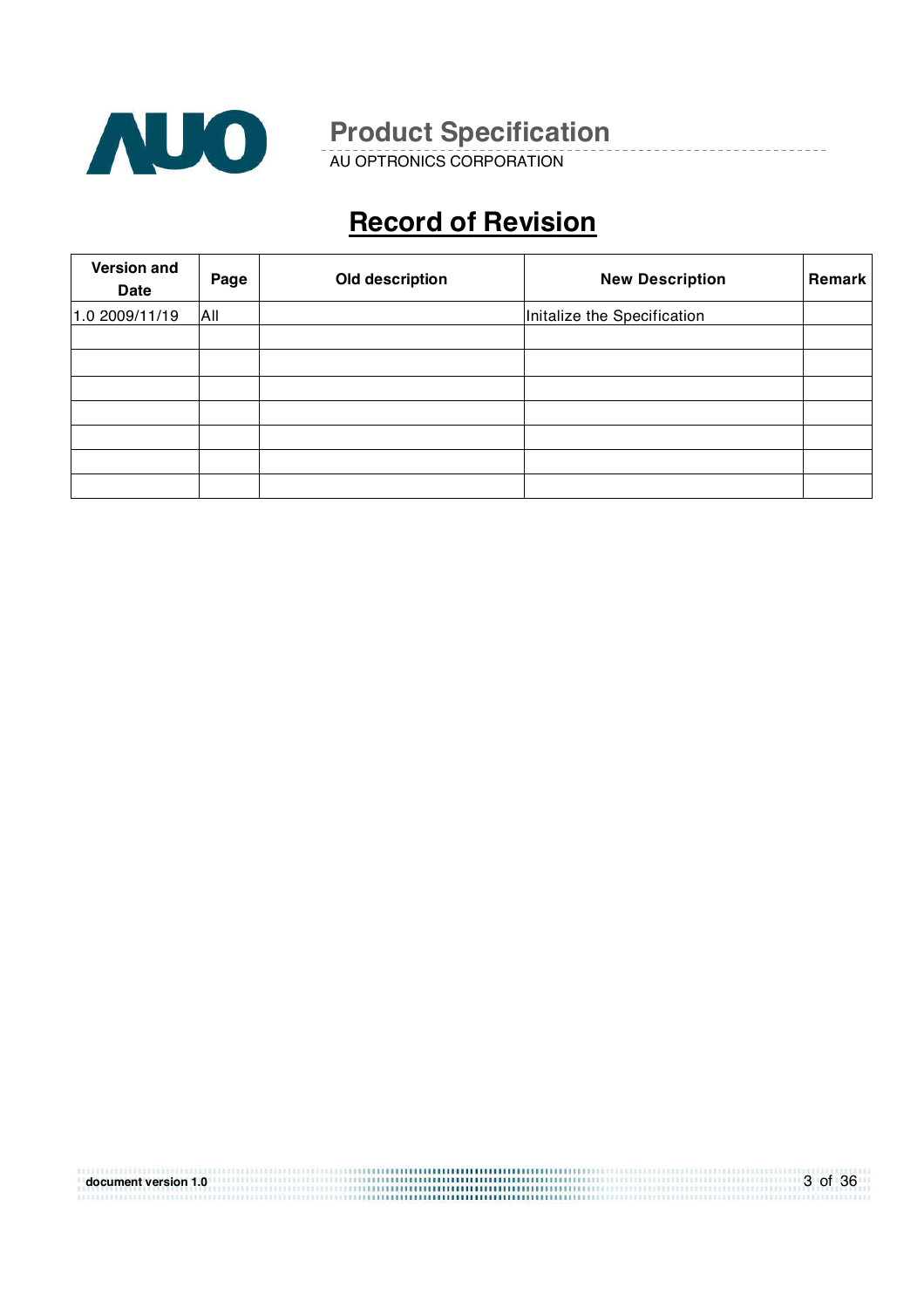

AU OPTRONICS CORPORATION

### **1. Handling Precautions**

- 1) Since front polarizer is easily damaged, pay attention not to scratch it.
- 2) Be sure to turn off power supply when inserting or disconnecting from input connector.
- 3) Wipe off water drop immediately. Long contact with water may cause discoloration or spots.
- 4) When the panel surface is soiled, wipe it with absorbent cotton or other soft cloth.
- 5) Since the panel is made of glass, it may break or crack if dropped or bumped on hard surface.
- 6) Since CMOS LSI is used in this module, take care of static electricity and insure human earth when handling.
- 7) Do not open nor modify the Module Assembly.
- 8) Do not press the reflector sheet at the back of the module to any directions.
- 9) At the insertion or removal of the Signal Interface Connector, be sure not to rotate nor tilt the Interface Connector of the TFT Module.
- 10) After installation of the TFT Module into an enclosure (Notebook PC Bezel, for example), do not twist nor bend the TFT Module even momentary. At designing the enclosure, it should be taken into consideration that no bending/twisting forces are applied to the TFT Module from outside. Otherwise the TFT Module may be damaged.
- 11) Small amount of materials having no flammability grade is used in the LCD module. The LCD module should be supplied by power complied with requirements of Limited Power Source (IEC60950 or UL1950), or be applied exemption.
- 12) Disconnecting power supply before handling LCD modules, it can prevent electric shock, DO NOT TOUCH the electrode parts, cables, connectors and LED circuit part of TFT module that a LED light bar build in as a light source of back light unit. It can prevent electrostic breakdown.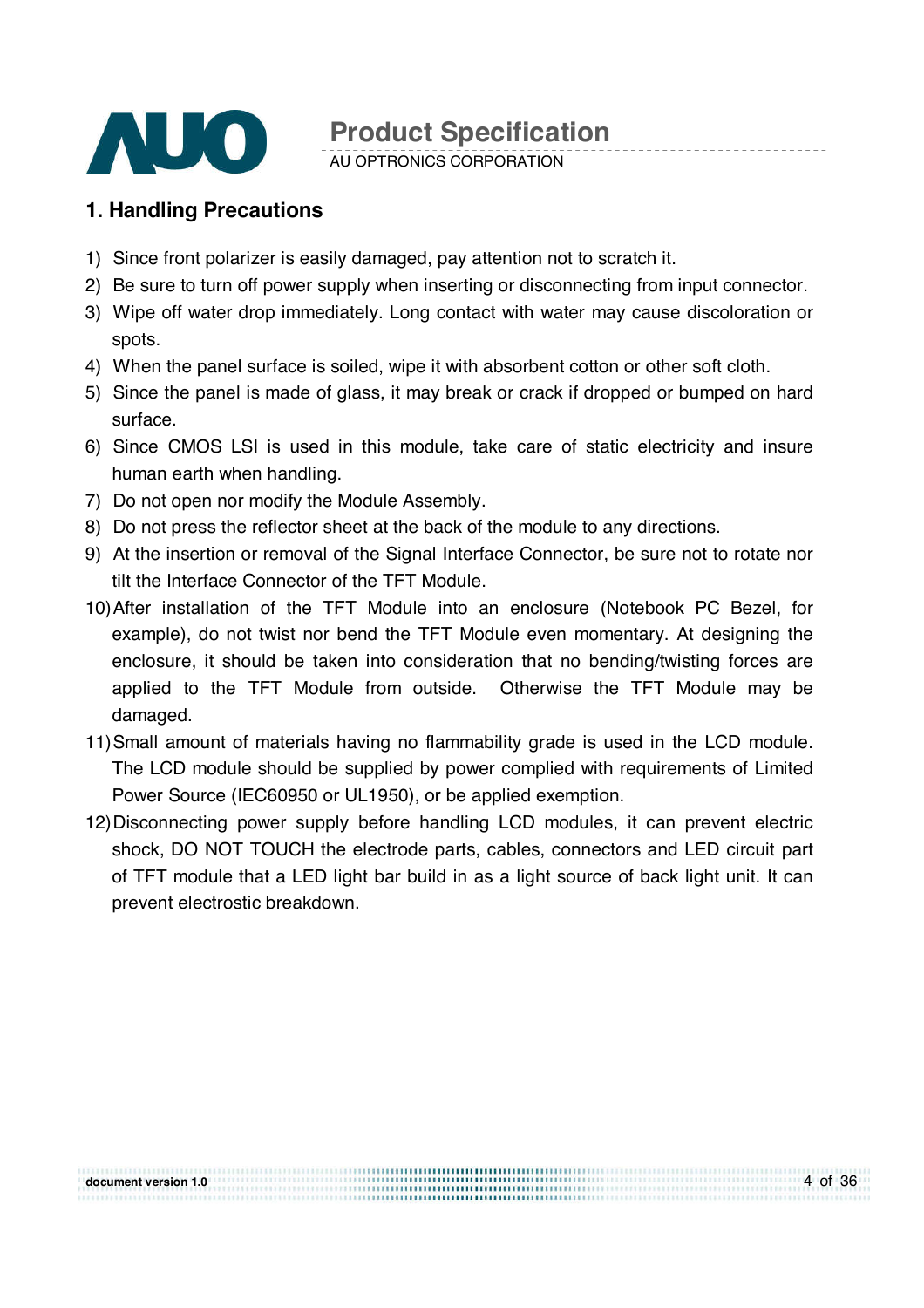

AU OPTRONICS CORPORATION

### **2. General Description**

B101AW02 V3 is a Color Active Matrix Liquid Crystal Display composed of a TFT LCD panel, a driver circuit, and LED backlight system. The screen format is intended to support the 1024(H) x 600(V) screen and 262k colors (RGB 6-bits data driver) with LED backlight driving circuit. All input signals are LVDS interface compatible.

B101AW02 V3 is designed for a display unit of notebook style personal computer and industrial machine.

### **2.1 General Specification**

**Items** | Unit | Specifications Screen Diagonal [mm] 255.54(W") Active Area  $\lvert \text{[mm]} \rvert$  222.72(H) X 125.28(V) Pixels H x V 1024x3(RGB) x 600 Pixel Pitch  $\begin{bmatrix} \text{mm} \end{bmatrix}$   $\begin{bmatrix} 0.2175 \text{ (H)} \times 0.2088 \text{ (V)} \end{bmatrix}$ Pixel Arrangement R.G.B. Vertical Stripe Display Mode Normally White White Luminance Note: ILED is LED current  $\text{[cd/m}^2$ ] ] 200 typ (Note1) Luminance Uniformity (5P) | 1.25 max Contrast Ratio 400 typ Response Time [ms] | 16 typ Nominal Input Voltage VDD [Volt]  $+3.3$  typ. Power Consumption (typ.) | [Watt] 2.1 @ Black Pattern Weight **[Grams]** 170 max. Physical Size (w/ bracket & PCBA) [mm] L W T Max 243.5 147.0 3.6 Typical 243.0 146.5 Min | 242.5 | 145.0 | -Electrical Interface 1 and 1 channel LVDS Surface Treatment Glare

The following items are characteristics summary on the table at 25  $\degree$ C condition:

**document version 1.0**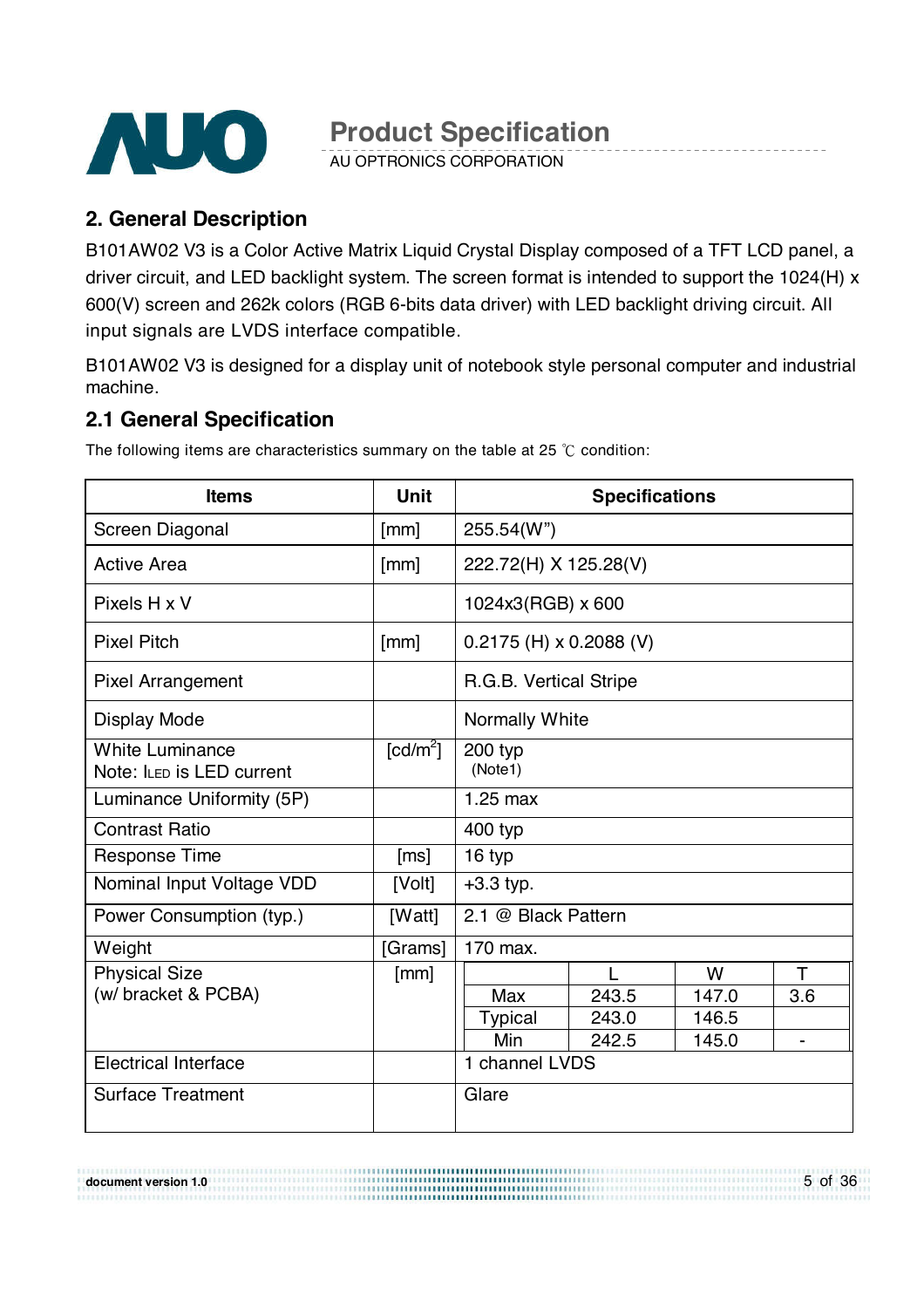

AU OPTRONICS CORPORATION

| Glass thickness          | mm                      | 0.5 <sub>mm</sub>       |
|--------------------------|-------------------------|-------------------------|
|                          |                         |                         |
| <b>Support Color</b>     |                         | 262K colors (RGB 6-bit) |
|                          |                         |                         |
| <b>Temperature Range</b> |                         |                         |
| Operating                | $[^{\circ}C]$           | 0 to $+50$              |
| Storage (Non-Operating)  | $\mathsf{I}^{\circ}$ Cl | $-20$ to $+65$          |
| <b>RoHS Compliance</b>   |                         | <b>RoHS Compliance</b>  |
|                          |                         |                         |

### **2.2 Optical Characteristics**

**document version 1.0**

The optical characteristics are measured under stable conditions at  $25^{\circ}$  (Room Temperature) :

| Item                        | <b>Unit</b>          | <b>Conditions</b>     | Min.  | Typ.  | Max.           | <b>Note</b>    |
|-----------------------------|----------------------|-----------------------|-------|-------|----------------|----------------|
| <b>White Luminance</b>      | [cd/m <sup>2</sup> ] | 5 point               | 170   | 200   |                | 1,3            |
| <b>Viewing Angle</b>        | [degree]             | Horizontal<br>(Right) | 40    | 45    |                | 3,8            |
|                             | [degree]             | $CR = 10$<br>(Left)   | 40    | 45    |                |                |
|                             | [degree]             | Vertical<br>(Upper)   | 10    | 15    |                |                |
|                             | [degree]             | $CR = 10$<br>(Lower)  | 30    | 35    |                |                |
| <b>Luminance Uniformity</b> |                      | 5 Points              |       |       | 1.25           | 1,4,5          |
| <b>Luminance Uniformity</b> |                      | 13 Points             |       |       | 1.5            | 2,4,5          |
| <b>CR: Contrast Ratio</b>   |                      |                       | 300   | 400   |                | 5,7            |
| Cross talk                  | $\%$                 |                       |       |       | $\overline{4}$ | 4,6            |
| <b>Response Time</b>        | [msec]               | Rising                |       | 5     |                | 4,7            |
|                             | [msec]               | Falling               |       | 11    |                |                |
|                             | [msec]               | Rising + Falling      |       | 16    |                |                |
|                             |                      | Red x                 | 0.560 | 0.590 | 0.620          | $\overline{4}$ |
|                             |                      | Red y                 | 0.312 | 0.342 | 0.372          |                |
| Chromaticity of color       |                      | Green x               | 0.304 | 0.334 | 0.364          |                |
| Coordinates                 | <b>CIE1931</b>       | Green y               | 0.559 | 0.589 | 0.619          |                |
| (CIE 1931)                  |                      | Blue x                | 0.131 | 0.161 | 0.191          |                |
|                             |                      | Blue y                | 0.101 | 0.131 | 0.161          |                |
|                             |                      | White x               | 0.283 | 0.313 | 0.343          |                |
|                             |                      | White y               | 0.299 | 0.329 | 0.359          |                |
| <b>NTSC</b>                 | $\%$                 |                       |       | 45    |                |                |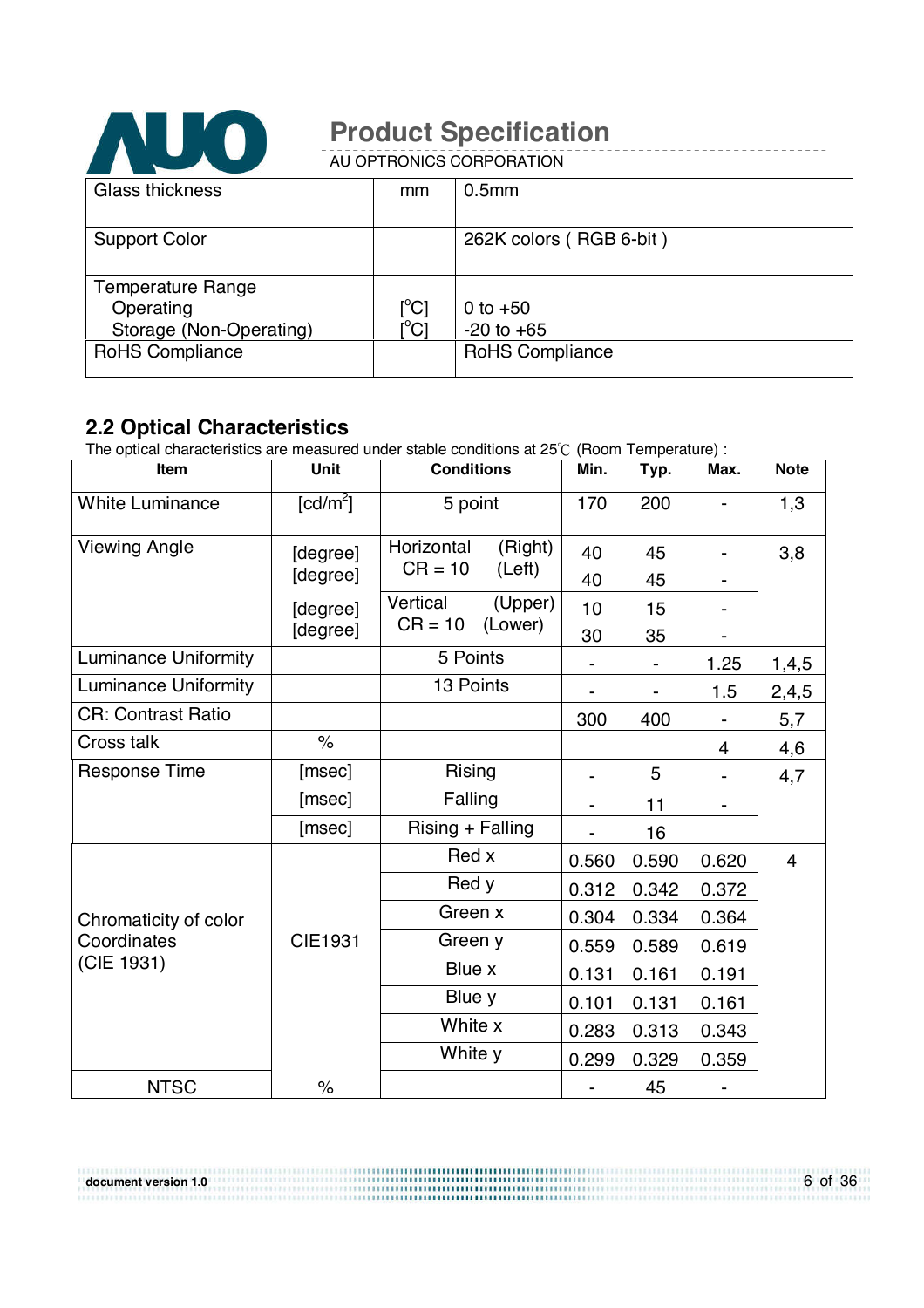

AU OPTRONICS CORPORATION

#### Note 1 : 5 points position (Ref: Active area)



Note 2. 13 points position (Ref: Active area)



Note 3: The luminance uniformity of 13 points is defined by dividing the maximum luminance values by the minimum test point luminance



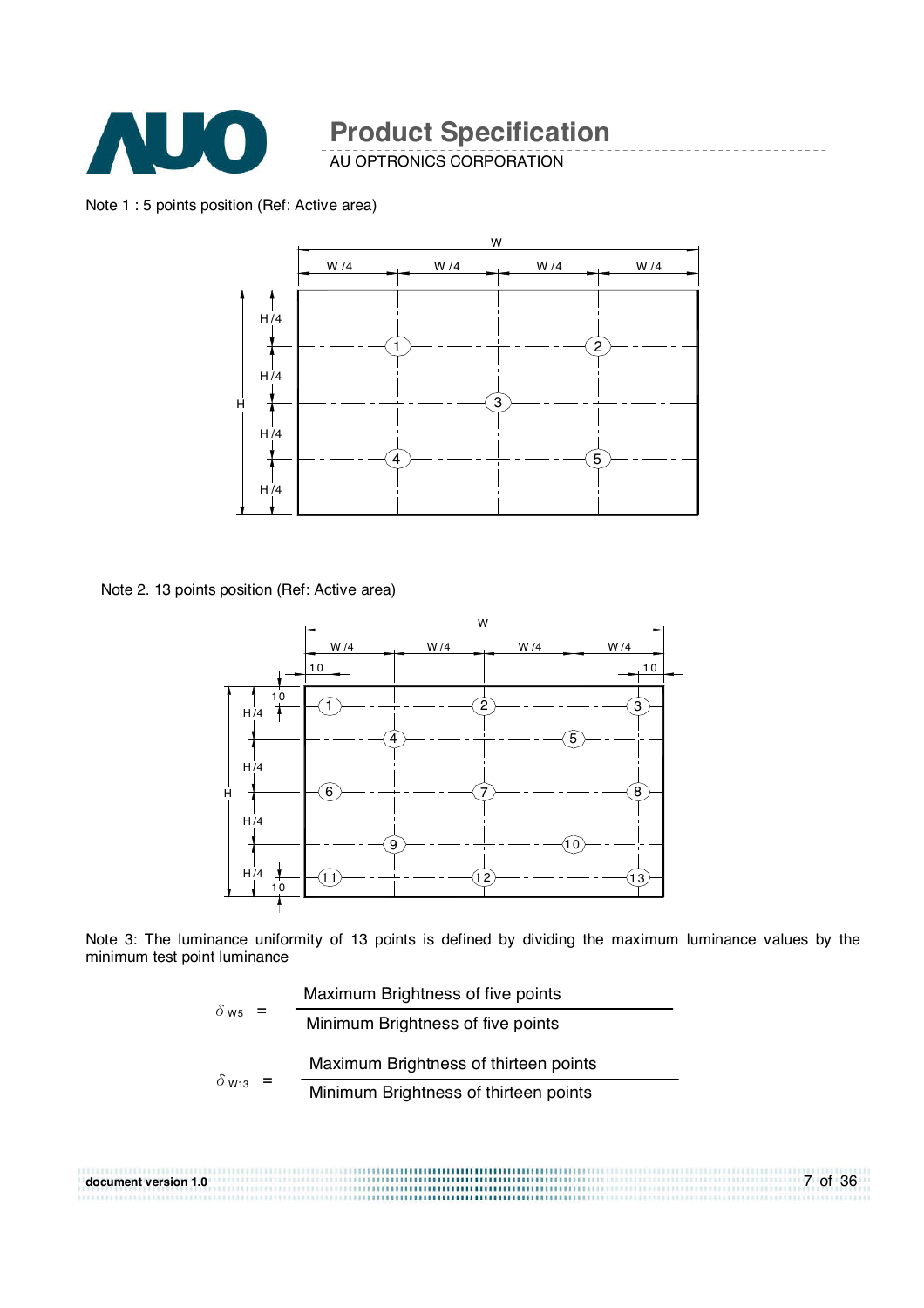

AU OPTRONICS CORPORATION

The LCD module should be stabilized at given temperature for 30 minutes to avoid abrupt temperature change during measuring. In order to stabilize the luminance, the measurement should be executed after lighting Backlight for 30 minutes in a stable, windless and dark room.



Center of the screen

#### Note  $5:$  Definition of contrast ratio:

Contrast ratio is calculated with the following formula.

Contrast ratio (CR)=  $\frac{\text{Brightness on the 'White'' state}}{\text{Brittial}}$ Brightness on the "Black" state

| document version 1.0 | 8 of 36 |
|----------------------|---------|
|                      |         |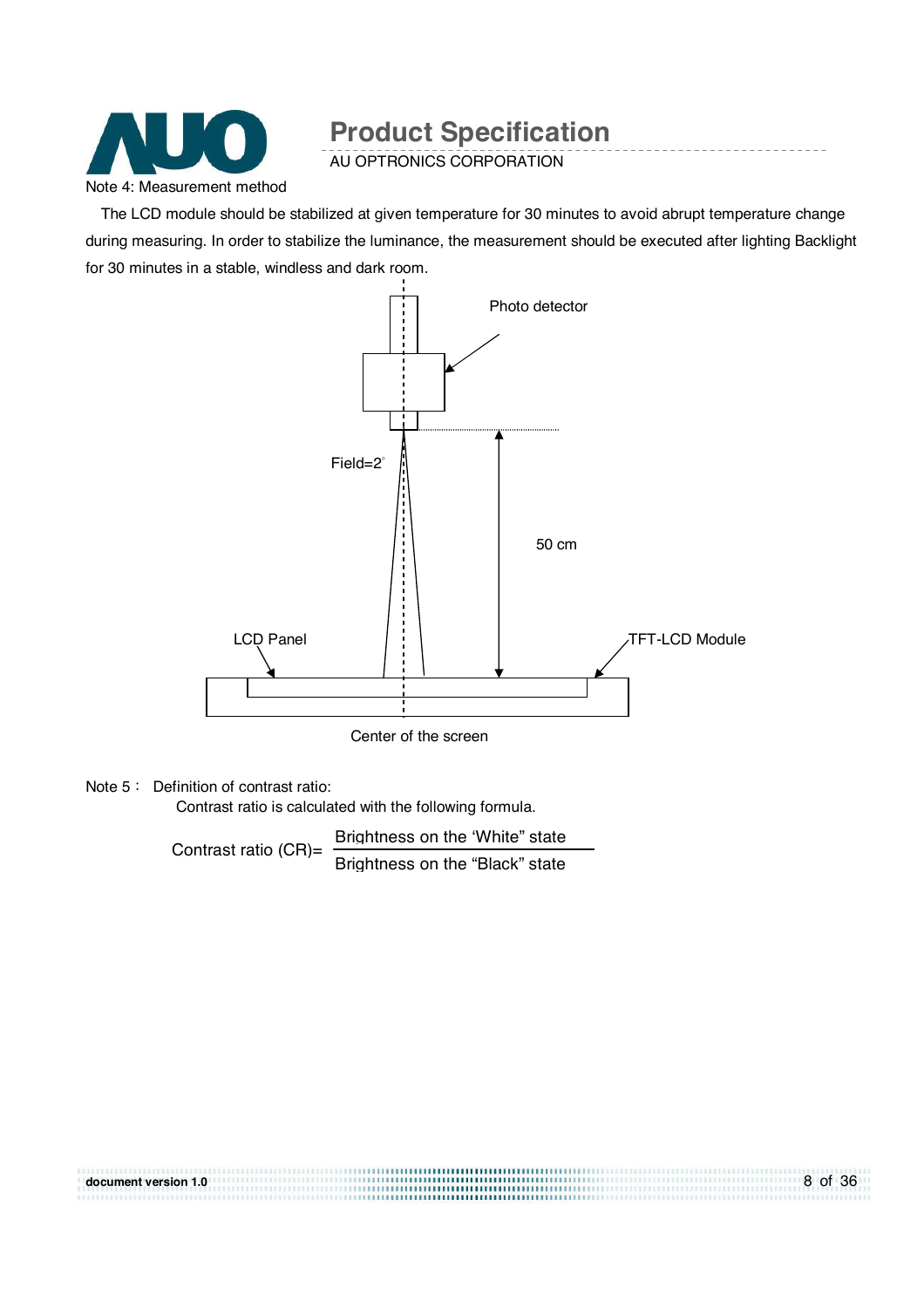

AU OPTRONICS CORPORATION

Note 6: Definition of Cross Talk (CT)

 $CT = 1$  Y<sub>B</sub> – Y<sub>A</sub> $1$  / Y<sub>A</sub> $\times$  100 (%)

#### Where

YA = Luminance of measured location without gray level 0 pattern (cd/m2)

 $Y_B$  = Luminance of measured location with gray level 0 pattern (cd/m<sub>2</sub>)



Note 7: Definition of response time:

The output signals of BM-7 or equivalent are measured when the input signals are changed from "Black" to "White" (falling time) and from "White" to "Black" (rising time), respectively. The response time interval between the 10% and 90% of amplitudes. Refer to figure as below.

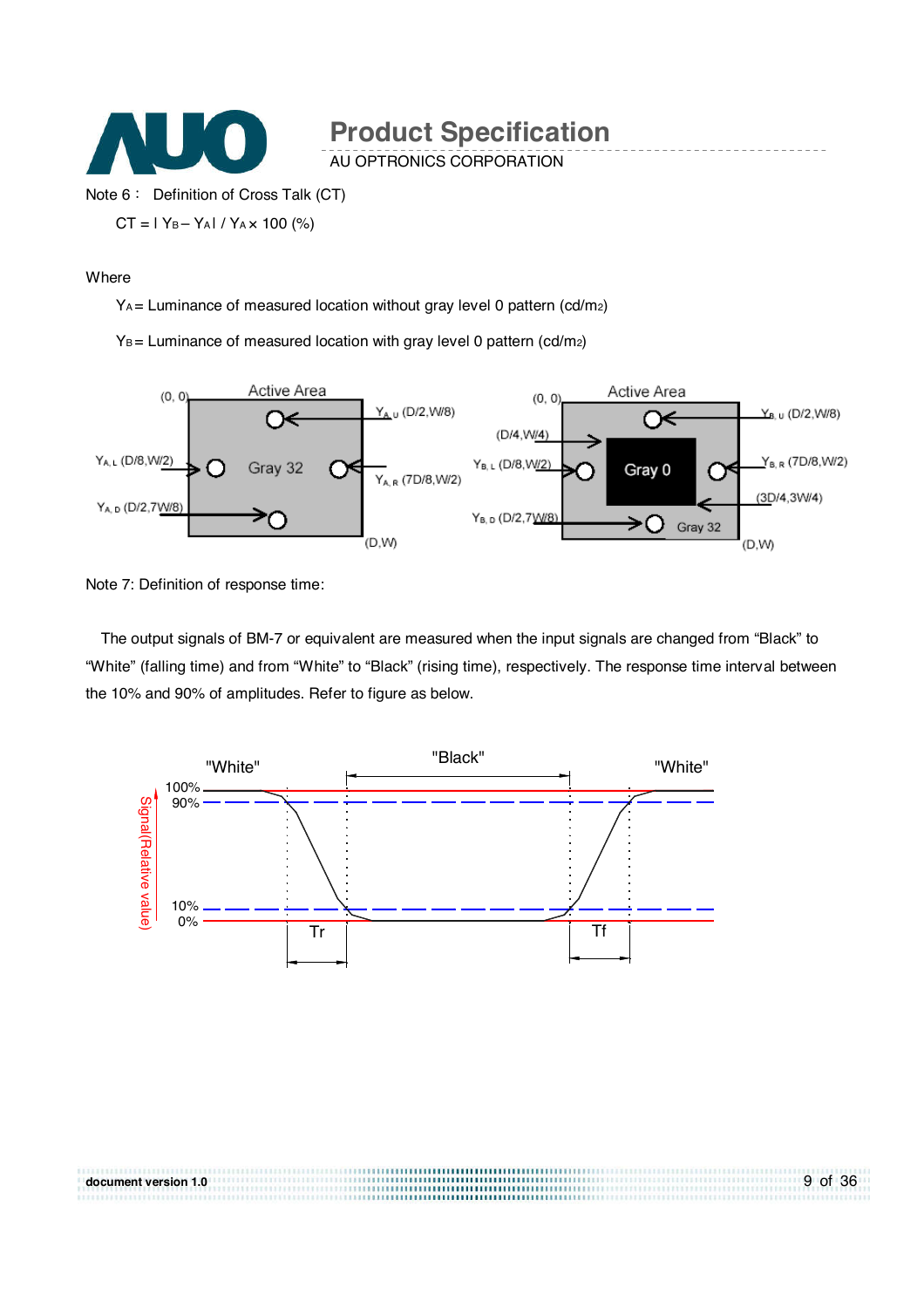

AU OPTRONICS CORPORATION

Note 8. Definition of viewing angle

Viewing angle is the measurement of contrast ratio  $\geq$  10, at the screen center, over a 170° horizontal an d 170° vertical range (off-normal viewing angles). The 170° viewing angle range is broken down as follows; 90 ° ( θ) horizontal left and right and 90° ( Φ) vertical, high (up) and low (down). The measurement direction is typically perpendicular to the display surface with the screen rotated about its center to develop the desired measurement viewing angle.



| document version 1.0 | 10 of 36 |
|----------------------|----------|
|                      |          |
|                      |          |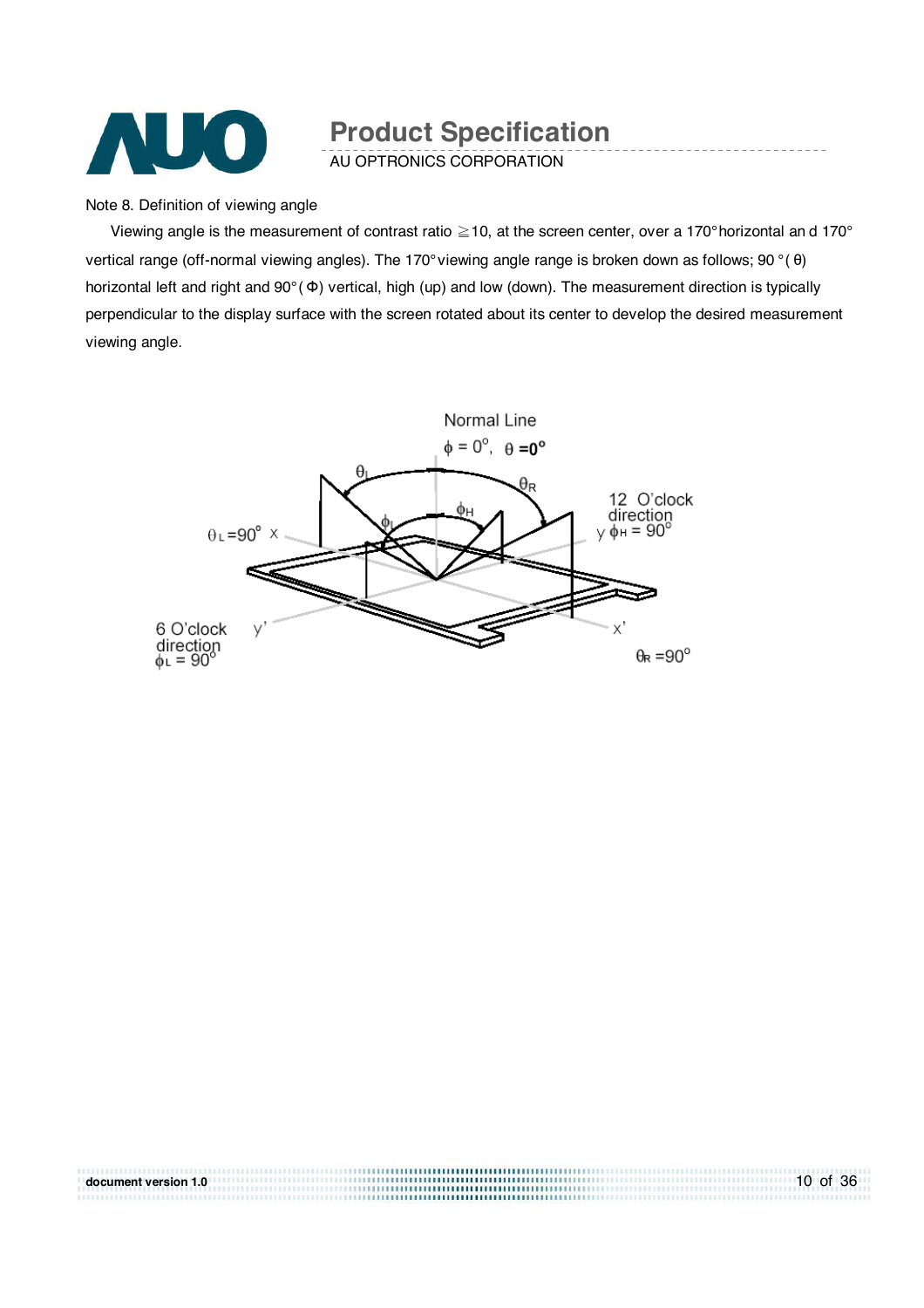

AU OPTRONICS CORPORATION

### **3. Functional Block Diagram**

The following diagram shows the functional block of the 10.1 inches wide Color TFT/LCD 40 Pin (One ch/connector Module.



| document version 1.0 | 11 of 36 |
|----------------------|----------|
|                      |          |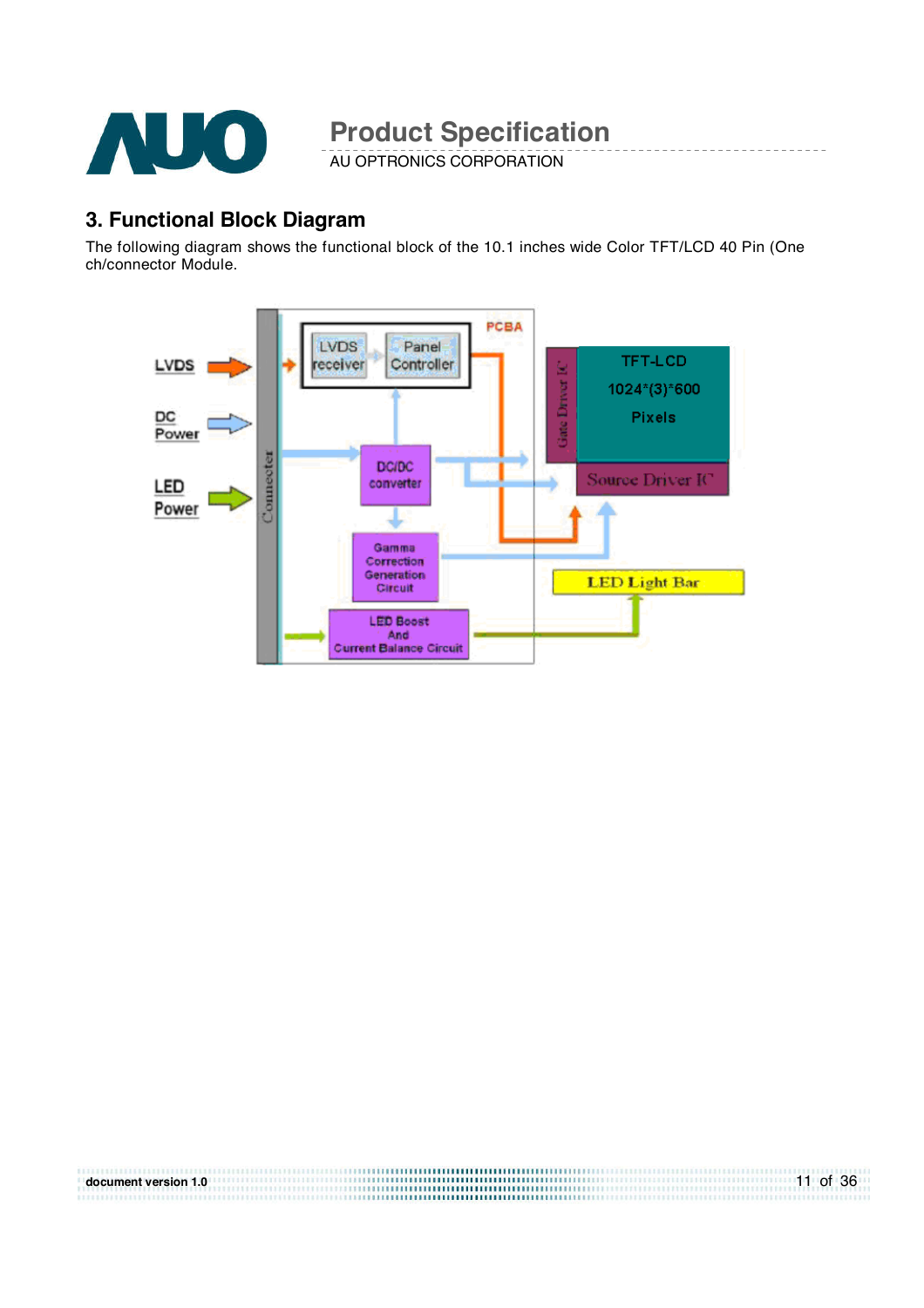

AU OPTRONICS CORPORATION

### **4.1 Absolute Ratings of TFT LCD Module**

| Item            | Symbol | Min                   | Max  | Unit   | <b>Conditions</b> |
|-----------------|--------|-----------------------|------|--------|-------------------|
| Logic/LCD Drive | Vin    | $\cap$ $\cap$<br>-∪.ఎ | +4.0 | [Volt] | Note 1 T          |

### **4.2 Absolute Ratings of Environment**

| Item                         | Symbol     | Min   | Max | Unit                    | <b>Conditions</b> |
|------------------------------|------------|-------|-----|-------------------------|-------------------|
| <b>Operating Temperature</b> | TOP        |       | +50 | וי∩ <sup>ס</sup> ז<br>◡ | Note 4            |
| <b>Operation Humidity</b>    | <b>HOP</b> | 10    | 90  | [%RH]                   | Note 4            |
| Storage Temperature          | TST        | $-20$ | +60 | [°C]                    | Note 4            |
| <b>Storage Humidity</b>      | <b>HST</b> | 10    | 90  | [%RH]                   | Note 4            |

#### Note 1: At Ta  $(25^{\circ}\text{C})$

Note 2: Permanent damage to the device may occur if exceed maximum values

Note 3: LED specification refer to section 5.2

#### **Note 4: For quality performance, please refer to AUO IIS (Incoming Inspection Standard)**.



.................................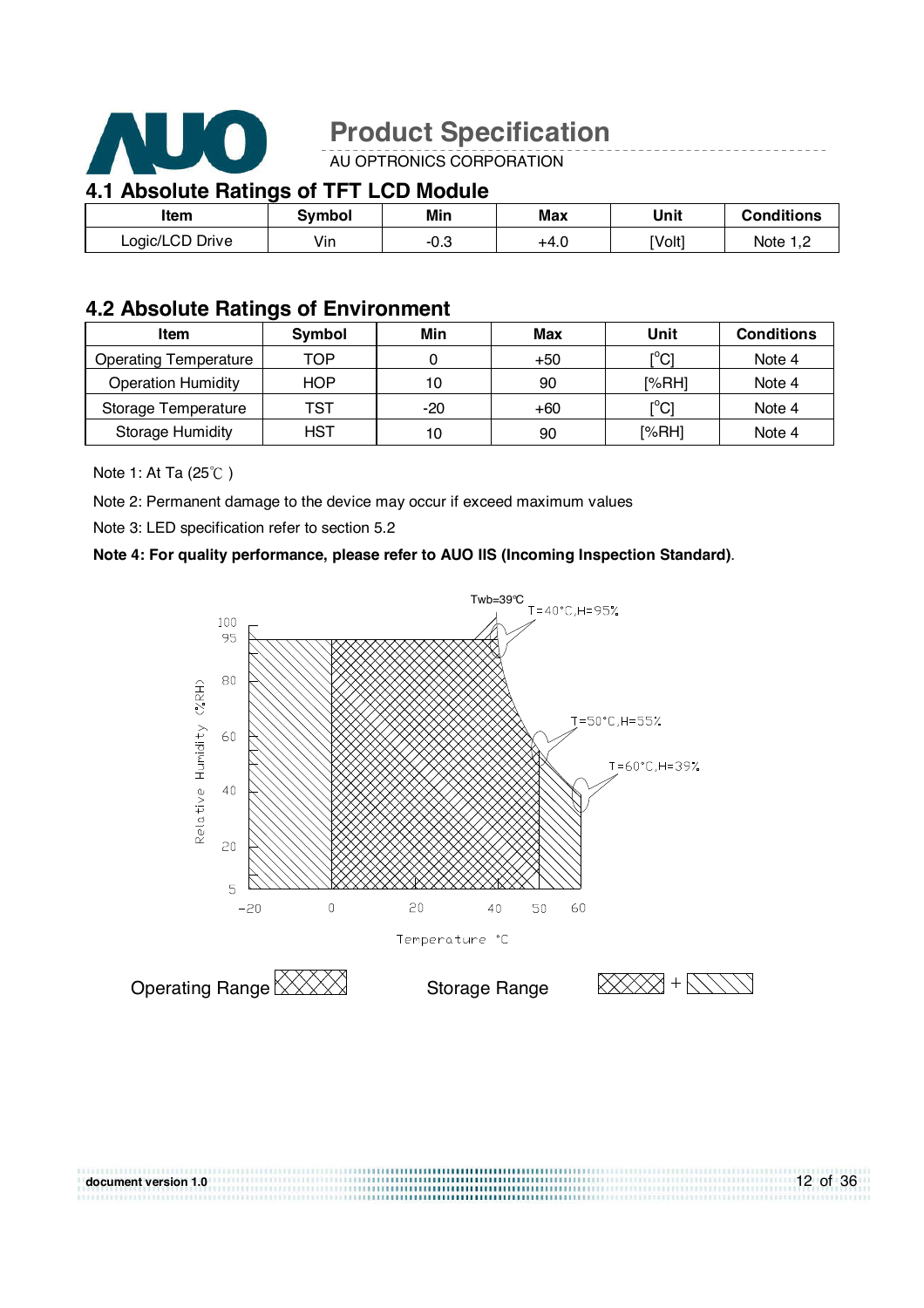

AU OPTRONICS CORPORATION

### **5. Electrical characteristics**

### **5.1 TFT LCD Module**

#### **5.1.1 Power Specification**

Input power specifications are as follows;

| <b>Symble</b> | <b>Parameter</b>      | <b>Min</b>     | Typ  | <b>Max</b> | Unit         | <b>Note</b> |
|---------------|-----------------------|----------------|------|------------|--------------|-------------|
| <b>VDD</b>    | Logic/LCD Drive       | 3.0            | 3.3  | 3.6        | [Volt]       |             |
|               | Voltage               |                |      |            |              |             |
| <b>PDD</b>    | <b>VDD Power</b>      |                | 0.55 |            | <b>[Watt</b> | Note 1/2    |
| <b>IDD</b>    | <b>IDD Current</b>    |                | 167  |            | [MA]         | Note 1/2    |
| <b>IRush</b>  | <b>Inrush Current</b> |                |      | 1500       | [mA]         | Note 3      |
| <b>VDDrp</b>  | Allowable             | $\blacksquare$ |      | 100        | mV1          |             |
|               | Logic/LCD Drive       |                |      |            | $p-p$        |             |
|               | <b>Ripple Voltage</b> |                |      |            |              |             |

Note 1: Maximum Measurement Condition: Black Pattern

Note 2: Typical Measurement Condition: Mosaic Pattern

Note 3: Measure Condition

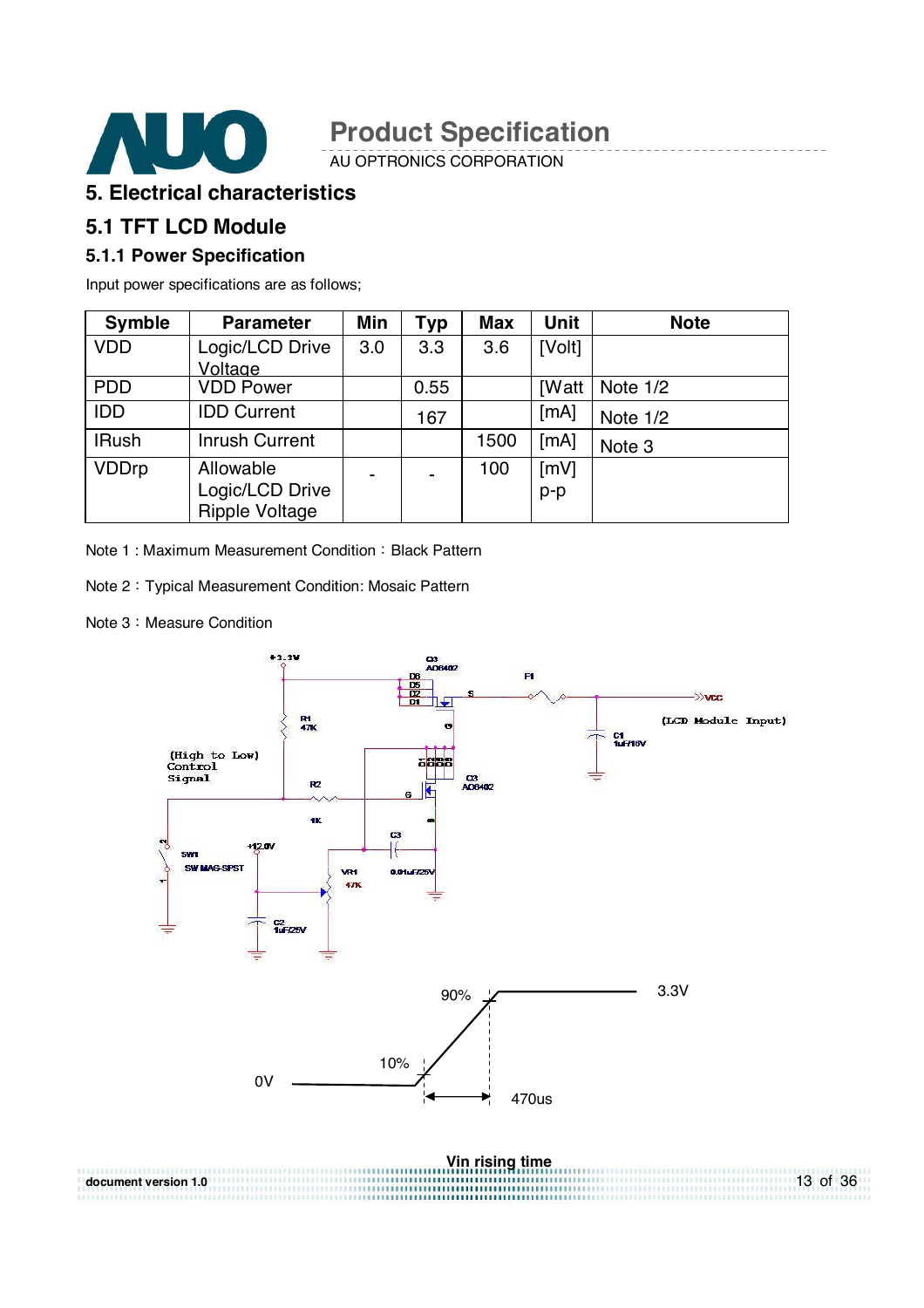

AU OPTRONICS CORPORATION

### **5.1.2 Signal Electrical Characteristics**

Input signals shall be low or High-impedance state when VDD is off. It is recommended to refer the specifications of SN75LVDS82DGG (Texas Instruments) in detail.

Signal electrical characteristics are as follows;

| <b>Parameter</b>           | <b>Condition</b>                                 | Min    | <b>Max</b> | <b>Unit</b> |
|----------------------------|--------------------------------------------------|--------|------------|-------------|
| $\mathsf{V}_{\mathsf{th}}$ | Differential Input High<br>Threshold (Vcm=+1.2V) |        | 100        | [mV]        |
| $V_{tl}$                   | Differential Input Low<br>Threshold (Vcm=+1.2V)  | $-100$ |            | [mV]        |
| $V_{ID}$                   | Differential Input<br>Voltage                    | 100    | 600        | [mV]        |
| $\mathsf{V_{cm}}$          | Differential Input<br>Common Mode Voltage        | 1.125  | 1.375      | [V]         |

Note: LVDS Signal Waveform

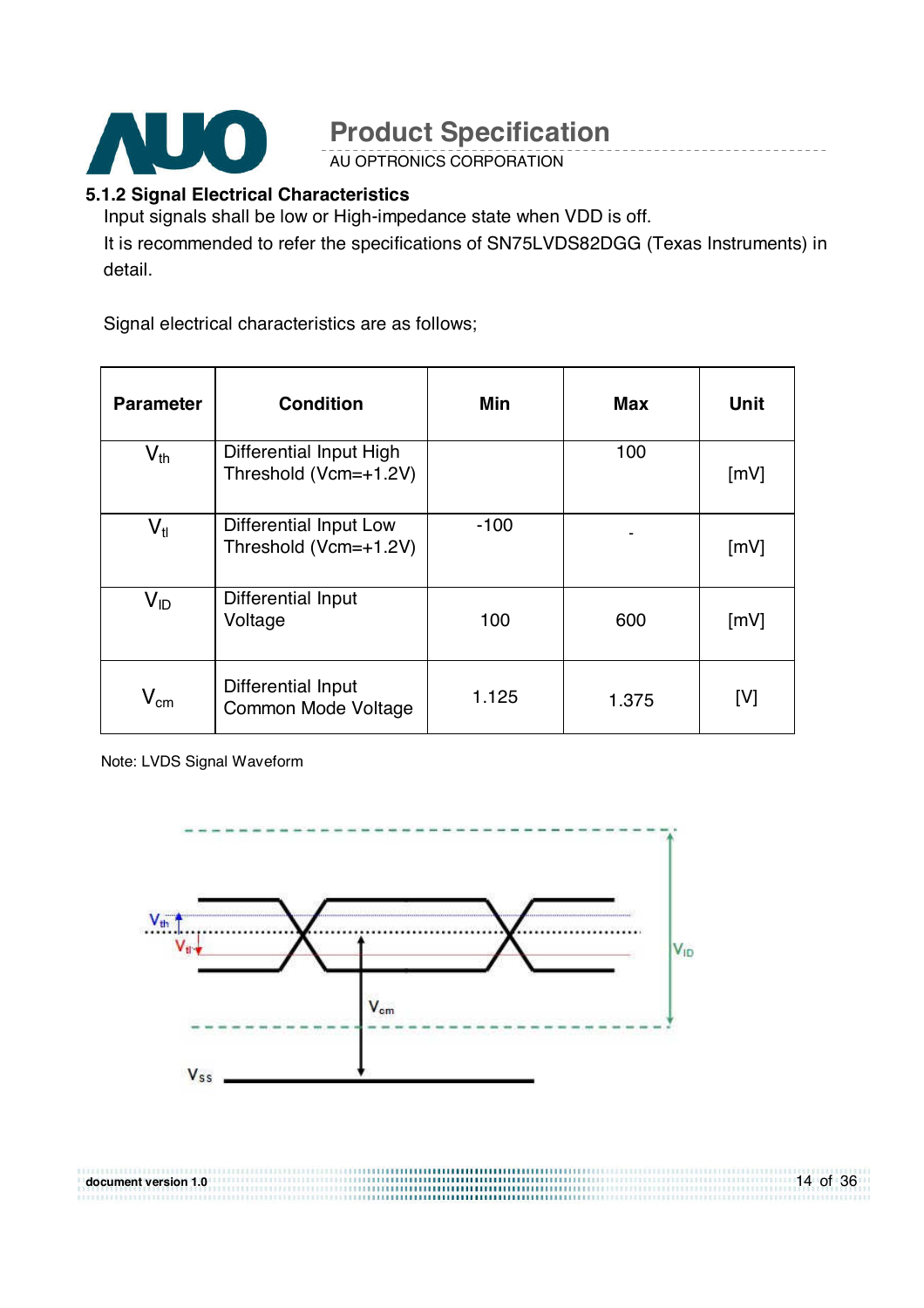

AU OPTRONICS CORPORATION

### **5.2.1 LED characteristics**

| <b>Parameter</b>                      | Symbol      | Min    | <b>Typ</b>     | <b>Max</b>     | <b>Units</b> | <b>Condition</b>                           |
|---------------------------------------|-------------|--------|----------------|----------------|--------------|--------------------------------------------|
| <b>Backlight Power</b><br>Consumption | <b>PLED</b> |        | 1.55           |                | [Watt]       | (Ta=25℃), Note 1<br>Type II, $V_{in} = 5V$ |
| <b>LED Life-Time</b>                  | N/A         | 10,000 | $\blacksquare$ | $\blacksquare$ | Hour         | $(Ta=25^{\circ}C)$ , Note 2<br>$I_F=20$ mA |

**Note 1:** Calculator value for reference P<sub>LED</sub> = VF (Normal Distribution) \* IF (Normal Distribution) / Efficiency **Note 2:** The LED life-time define as the estimated time to 50% degradation of initial luminous.

#### **5.2.2 Backlight input signal characteristics**

| <b>Parameter</b>                             | Symbol         | Min | <b>Typ</b> | Max | <b>Units</b> | <b>Remark</b>   |
|----------------------------------------------|----------------|-----|------------|-----|--------------|-----------------|
| <b>LED Power Supply</b>                      | <b>VLED</b>    |     | -          |     | [Volt]       | Type I, Note 1  |
|                                              |                | 4.5 | 5          | 5.5 | [Volt]       | Type II, Note 1 |
| <b>LED Enable Input</b><br><b>High Level</b> |                | 2.5 |            | 5.5 | [Volt]       |                 |
| <b>LED Enable Input</b><br>Low Level         | <b>VLED EN</b> |     |            | 0.8 | [Volt]       |                 |
| <b>PWM Logic Input</b><br><b>High Level</b>  | <b>VPWM EN</b> | 2.5 |            | 5.5 | [Volt]       |                 |
| <b>PWM Logic Input</b><br>Low Level          |                |     |            | 0.8 | [Volt]       |                 |
| <b>PWM Input Frequency</b>                   | <b>FPWM</b>    |     | 200        | 20K | Hz           |                 |
| <b>PWM Duty Ratio</b>                        | Duty           | 10  | --         | 100 | $\%$         |                 |

Note 1: Type I and II is an independent of design parameter. It should be separated from system design.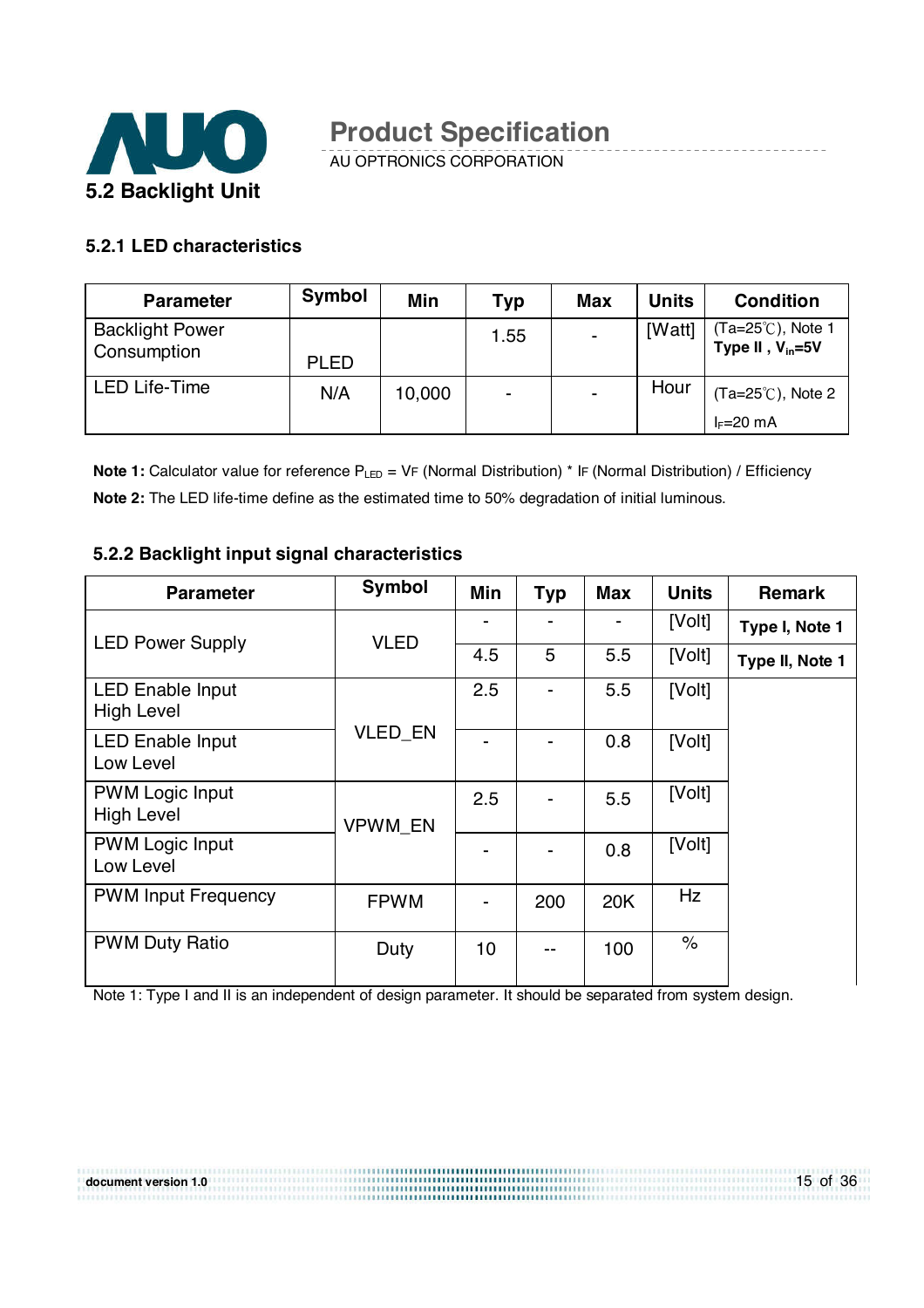

AU OPTRONICS CORPORATION **Product Specification** 

### **6. Signal Characteristic**

### **6.1 Pixel Format Image**

Following figure shows the relationship of the input signals and LCD pixel format.

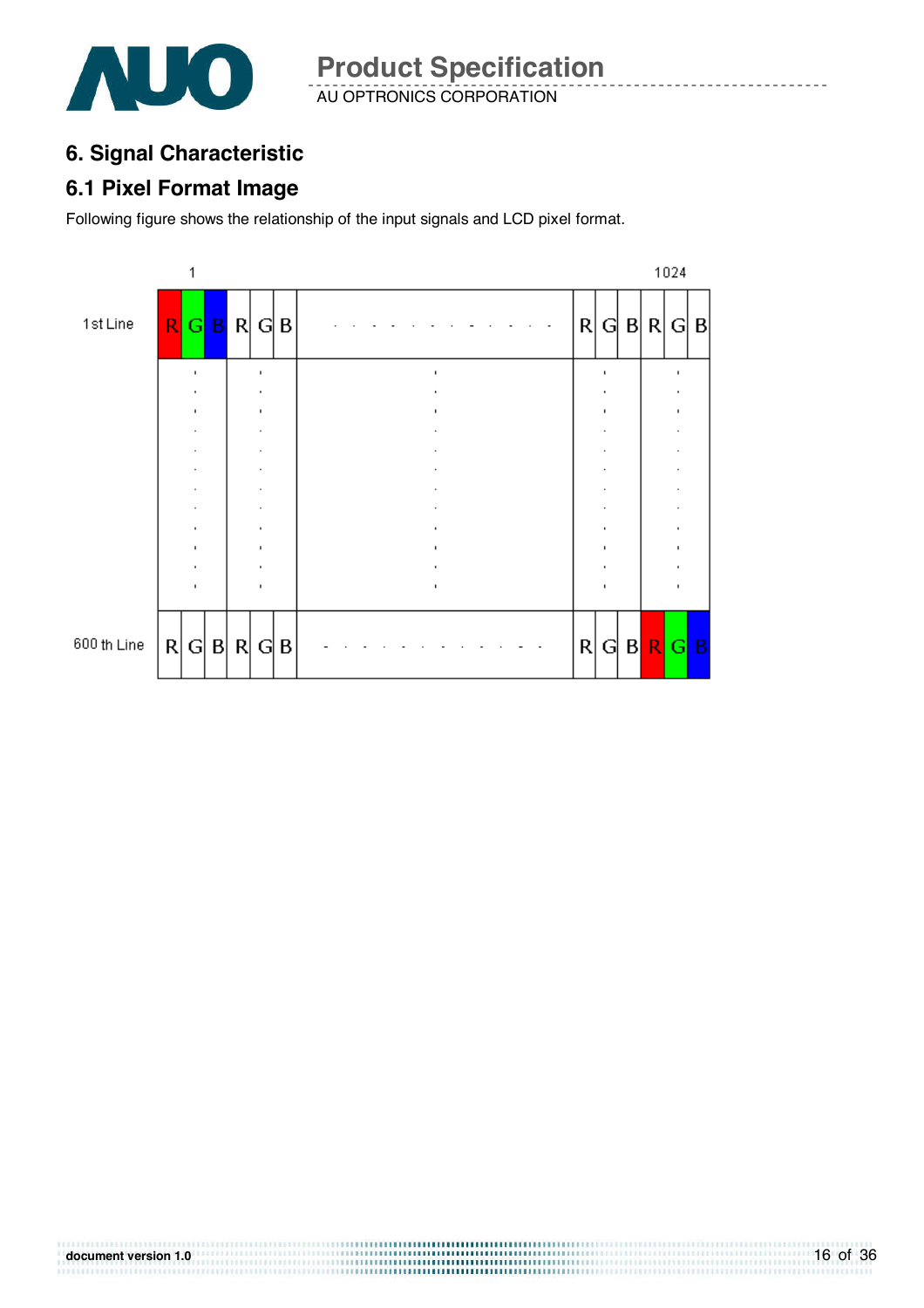

**document version 1.0**

**Product Specification** 

AU OPTRONICS CORPORATION

### **6.2 The input data format**



| <b>Signal Name</b> | <b>Description</b>     |                                                    |
|--------------------|------------------------|----------------------------------------------------|
| R <sub>5</sub>     | Red Data 5 (MSB)       | Red-pixel Data                                     |
| R <sub>4</sub>     | Red Data 4             | Each red pixel's brightness data consists of       |
| R <sub>3</sub>     | Red Data 3             | these 6 bits pixel data.                           |
| R <sub>2</sub>     | Red Data 2             |                                                    |
| R <sub>1</sub>     | Red Data 1             |                                                    |
| R <sub>0</sub>     | Red Data 0 (LSB)       |                                                    |
|                    |                        |                                                    |
|                    | Red-pixel Data         |                                                    |
| G <sub>5</sub>     | Green Data 5 (MSB)     | Green-pixel Data                                   |
| G <sub>4</sub>     | Green Data 4           | Each green pixel's brightness data consists of     |
| G <sub>3</sub>     | Green Data 3           | these 6 bits pixel data.                           |
| G <sub>2</sub>     | Green Data 2           |                                                    |
| G <sub>1</sub>     | Green Data 1           |                                                    |
| G <sub>0</sub>     | Green Data 0 (LSB)     |                                                    |
|                    |                        |                                                    |
|                    | Green-pixel Data       |                                                    |
| <b>B5</b>          | Blue Data 5 (MSB)      | <b>Blue-pixel Data</b>                             |
| <b>B4</b>          | <b>Blue Data 4</b>     | Each blue pixel's brightness data consists of      |
| B <sub>3</sub>     | <b>Blue Data 3</b>     | these 6 bits pixel data.                           |
| <b>B2</b>          | <b>Blue Data 2</b>     |                                                    |
| <b>B1</b>          | <b>Blue Data 1</b>     |                                                    |
| B <sub>0</sub>     | Blue Data 0 (LSB)      |                                                    |
|                    |                        |                                                    |
|                    | <b>Blue-pixel Data</b> |                                                    |
| <b>RxCLKIN</b>     | Data Clock             | The typical frequency is 54.2MHZ. The signal is    |
|                    |                        | used to strobe the pixel data and DE signals. All  |
|                    |                        | pixel data shall be valid at the falling edge when |
|                    |                        | the DE signal is high.                             |
| DE                 | <b>Display Timing</b>  | This signal is strobed at the falling edge of      |
|                    |                        | RxCLKIN. When the signal is high, the pixel        |
|                    |                        | data shall be valid to be displayed.               |
| VS                 | <b>Vertical Sync</b>   | The signal is synchronized to RxCLKIN.             |
| <b>HS</b>          | <b>Horizontal Sync</b> | The signal is synchronized to RxCLKIN.             |

Note: Output signals from any system shall be low or High-impedance state when VDD is off.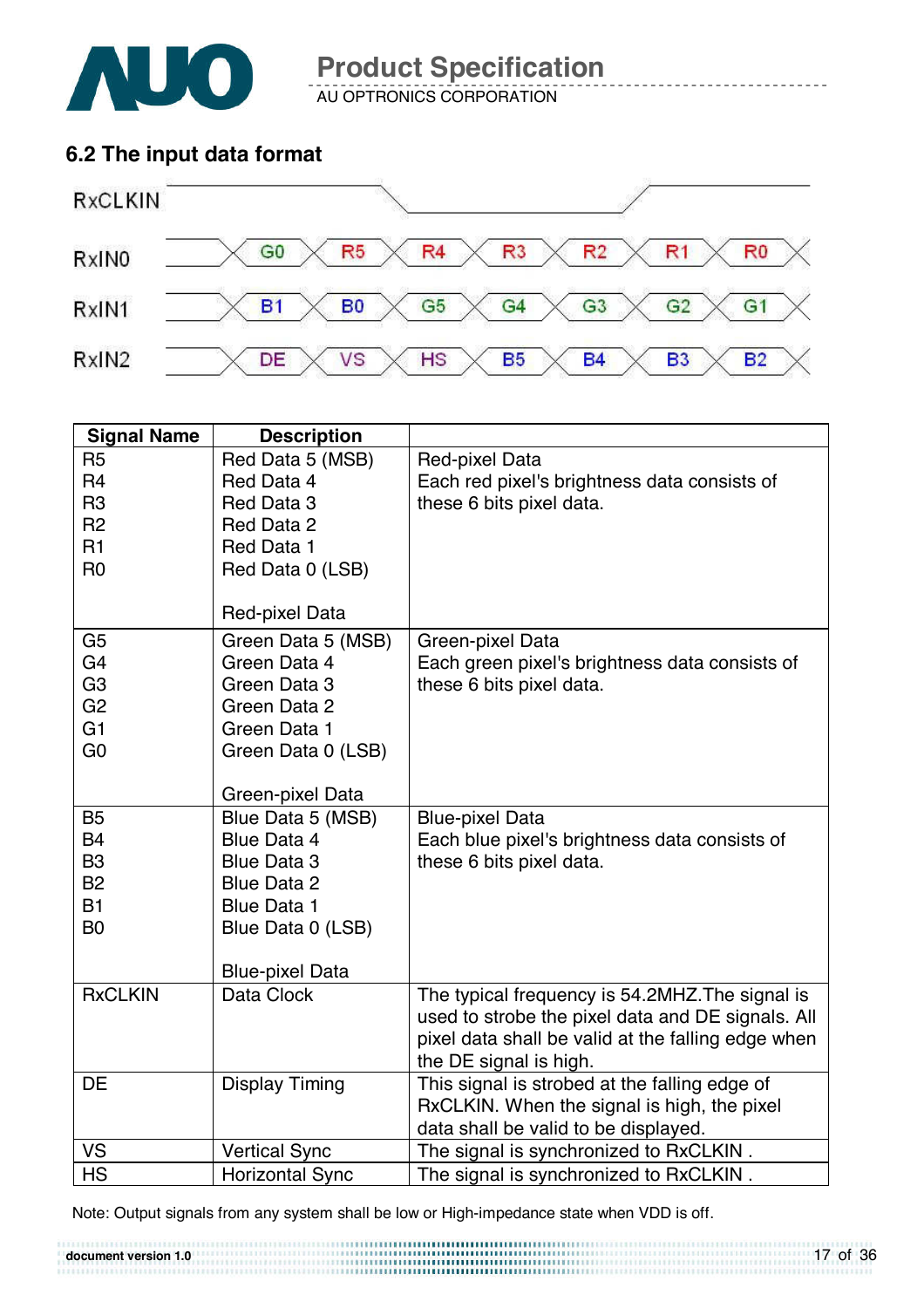

AU OPTRONICS CORPORATION

### **6.3 Signal Description/Pin Assignment**

| Pin            | Signal             | <b>Description</b>                           |
|----------------|--------------------|----------------------------------------------|
| l1             | <b>GND</b>         | Ground                                       |
| 2              | <b>AVDD</b>        | PowerSupply, 3.3V(typical)                   |
| β              | <b>AVDD</b>        | PowerSupply, 3.3V(typical)                   |
| $\overline{a}$ | <b>DVDD</b>        | DDC 3.3Vpower                                |
| $\overline{5}$ | <b>AGING</b>       | No Connection (Reserve for AUO)              |
| 6              | <b>SCL</b>         | <b>DDCClock</b>                              |
| 7              | <b>SDA</b>         | <b>DDCData</b>                               |
| 8              | Rin0-              | -LVDSdifferential data input(R0-R5,G0)       |
| 9              | $Rin0+$            | +LVDSdifferential data input(R0-R5,G0)       |
| 10             | <b>GND</b>         | Ground                                       |
| 11             | Rin1-              | -LVDSdifferential data input(G1-G5,B0-B1)    |
| 12             | $Rin1+$            | +LVDSdifferential data input(G1-G5,B0-B1)    |
| 13             | <b>GND</b>         | Ground                                       |
| 14             | Rin <sub>2</sub> - | -LVDSdifferential data input(B2-B5,HS,VS,DE) |
| 15             | Rin <sub>2+</sub>  | +LVDSdifferential data input(B2-B5,HS,VS,DE) |
| 16             | <b>GND</b>         | Ground                                       |
| 17             | CIkIN-             | -LVDSdifferential clock input                |
| 18             | CIkIN+             | +LVDSdifferential clock input                |
| 19             | <b>GND</b>         | Ground                                       |
| 20             | LVDS_EN            | <b>LVDS Enable</b>                           |
| 21             | <b>NC</b>          | No Connection (Reserve)                      |
| 22             | <b>GND</b>         | Ground                                       |
| 23             | <b>NC</b>          | No Connection (Reserve)                      |
| 24             | <b>NC</b>          | No Connection (Reserve)                      |
| 25             | <b>GND</b>         | Ground-Shield                                |
| 26             | <b>NC</b>          | No Connection (Reserve)                      |
| 27             | <b>NC</b>          | No Connection (Reserve)                      |
| 28             | <b>GND</b>         | Ground-Shield                                |
| 29             | <b>NC</b>          | No Connection (Reserve)                      |
| 30             | <b>NC</b>          | No Connection (Reserve)                      |
| 31             | VLED_GND           | <b>LED Ground</b>                            |
| 32             | VLED_GND           | <b>LED Ground</b>                            |
| 33             | VLED_GND           | <b>LED Ground</b>                            |
| 34             | <b>NC</b>          | No Connection (Reserve)                      |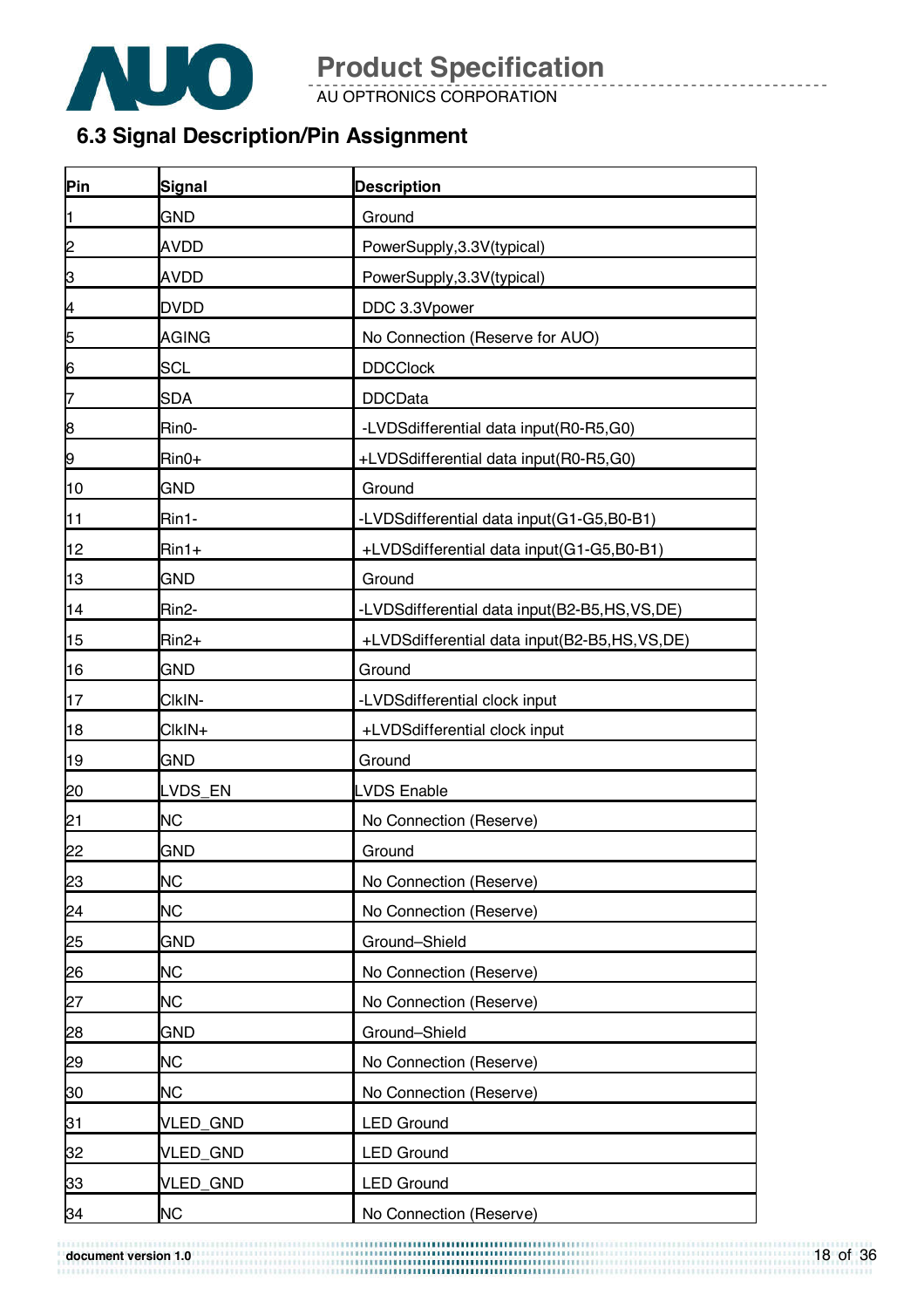

AU OPTRONICS CORPORATION

| 35 | <b>PWM</b>  | System PWM Signal Input                   |
|----|-------------|-------------------------------------------|
| 36 | LED EN      | LED enable $pin(+3.3 V$ Input)            |
| 37 | <b>NC</b>   | No Connection (Reserve)                   |
| 38 | <b>VLED</b> | LED Power Supply 5V (Tolerance: +,- 0.5V) |
| 39 | <b>VLED</b> | LED Power Supply 5V (Tolerance: +,- 0.5V) |
| 40 | <b>VLED</b> | LED Power Supply 5V (Tolerance: +,- 0.5V) |

LVDS is a differential signal technology for LCD interface and high speed data transfer device.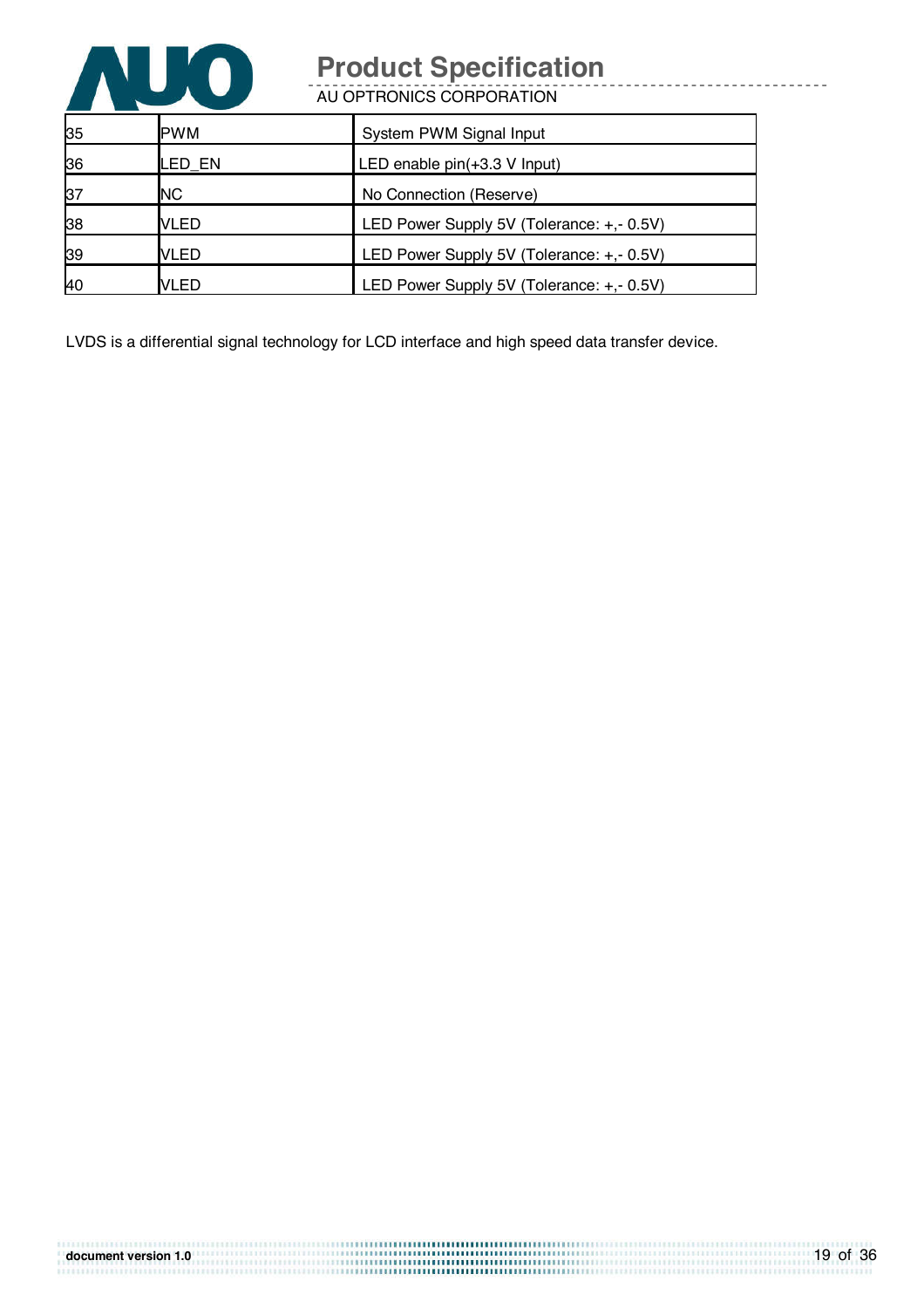

### AU OPTRONICS CORPORATION

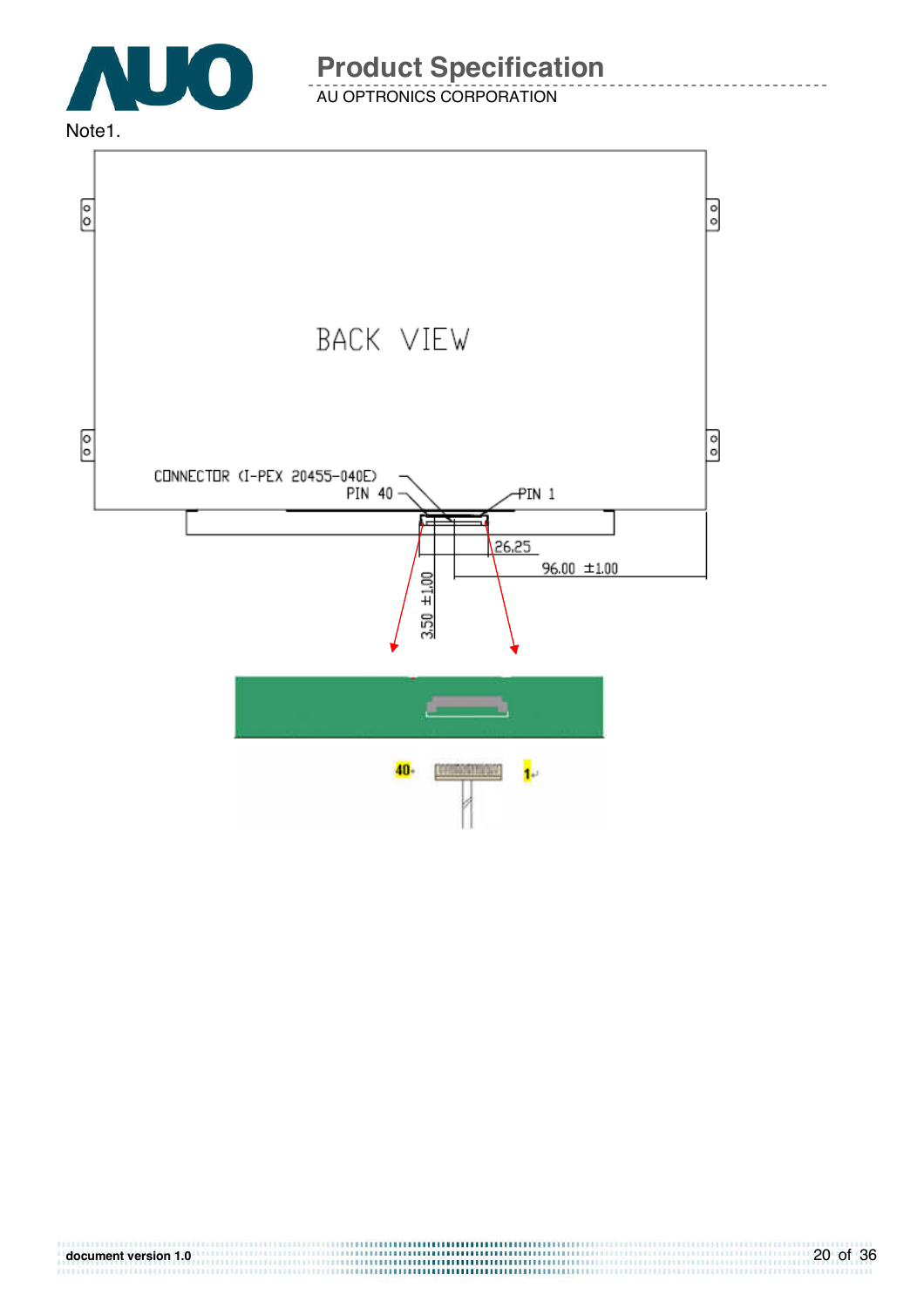

AU OPTRONICS CORPORATION

Note2: Input signals shall be low or High-impedance state when VDD is off.

internal circuit of LVDS inputs are as following.

The module uses a 100ohm resistor between positive and negative data lines of each receiver input

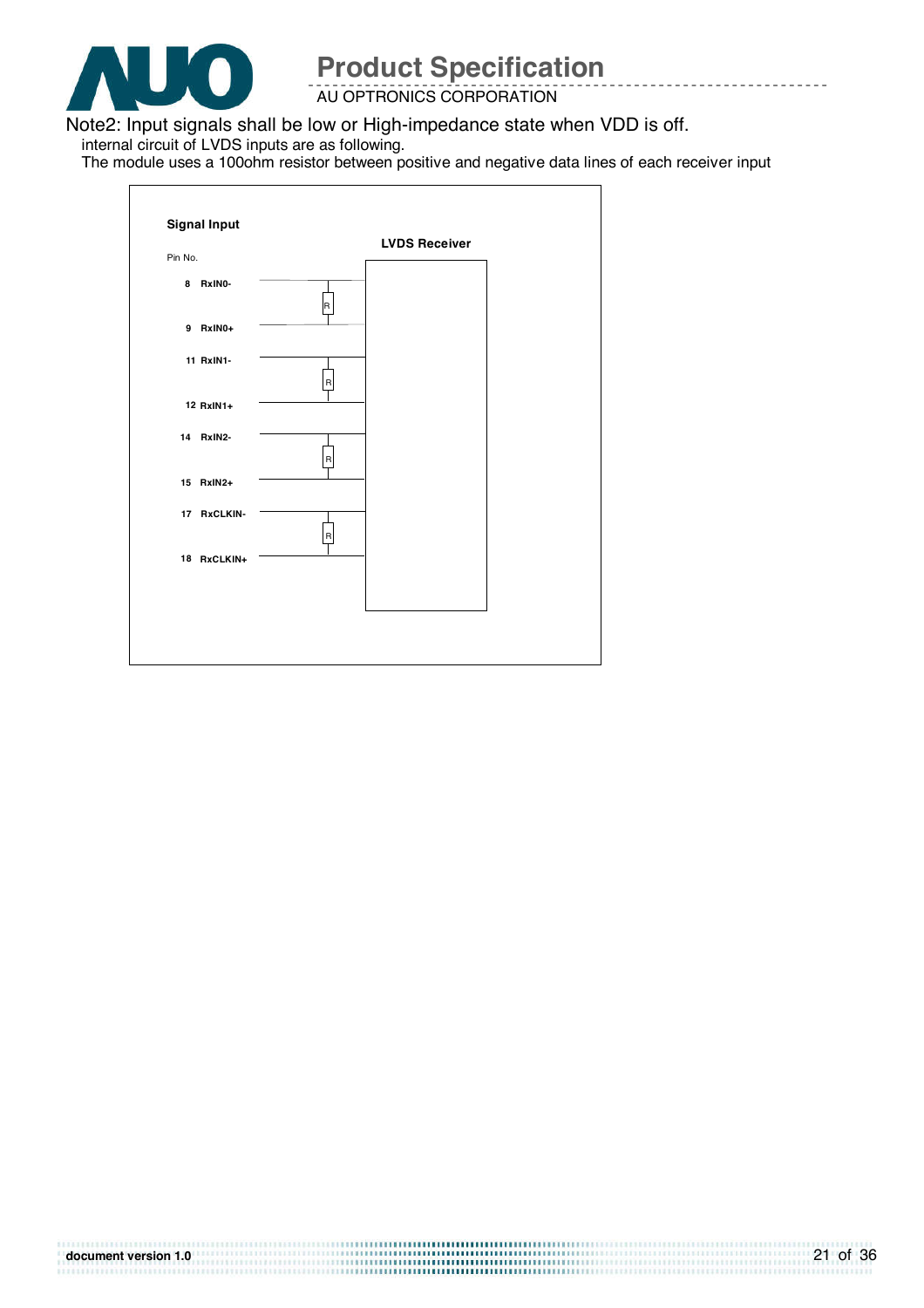

AU OPTRONICS CORPORATION **Product Specification** 

### **6.4 Interface Timing**

### **6.4.1 Timing Characteristics**

Basically, interface timings should match the 1024 x 600 /60Hz manufacturing guide line timing.

| <b>Parameter</b>                    |                 | Symbol                        | Min. | Typ. | Max. | Unit               |
|-------------------------------------|-----------------|-------------------------------|------|------|------|--------------------|
| <b>Frame Rate</b>                   |                 | $\blacksquare$                |      | 60   |      | Hz                 |
| <b>Clock frequency</b>              |                 | $1/\mathsf{T}_{\text{Clock}}$ | 20   | 50.4 | 90   | <b>MHz</b>         |
|                                     | <b>Period</b>   | $\mathbf{T}_{\mathsf{V}}$     | 608  | 625  | 1023 |                    |
| <b>Vertical</b><br><b>Section</b>   | <b>Active</b>   | $T_{VD}$                      | 600  | 600  | 600  | $T_{Line}$         |
|                                     | <b>Blanking</b> | $T_{VB}$                      | 8    | 25   | 423  |                    |
|                                     | <b>Period</b>   | $\mathbf{T}_{\mathsf{H}}$     | 1054 | 1344 | 2047 |                    |
| <b>Horizontal</b><br><b>Section</b> | <b>Active</b>   | $T_{HD}$                      | 1024 | 1024 | 1024 | $T_{\text{Clock}}$ |
|                                     | <b>Blanking</b> | $\mathsf{T}_{\mathsf{HB}}$    | 30   | 320  | 1023 |                    |

Note : DE mode only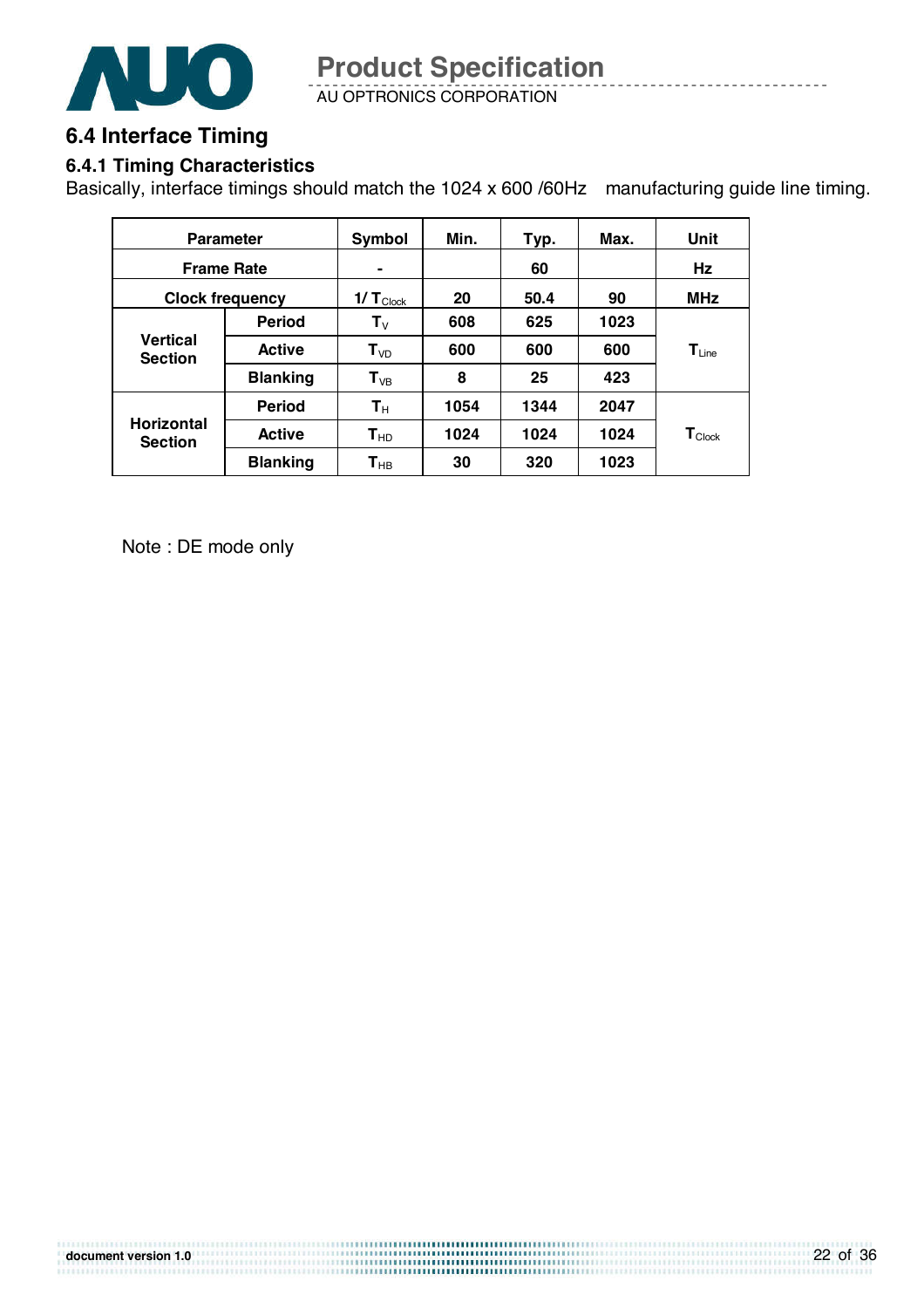

AU OPTRONICS CORPORATION **Product Specification** 

### **6.4.2 Timing diagram**

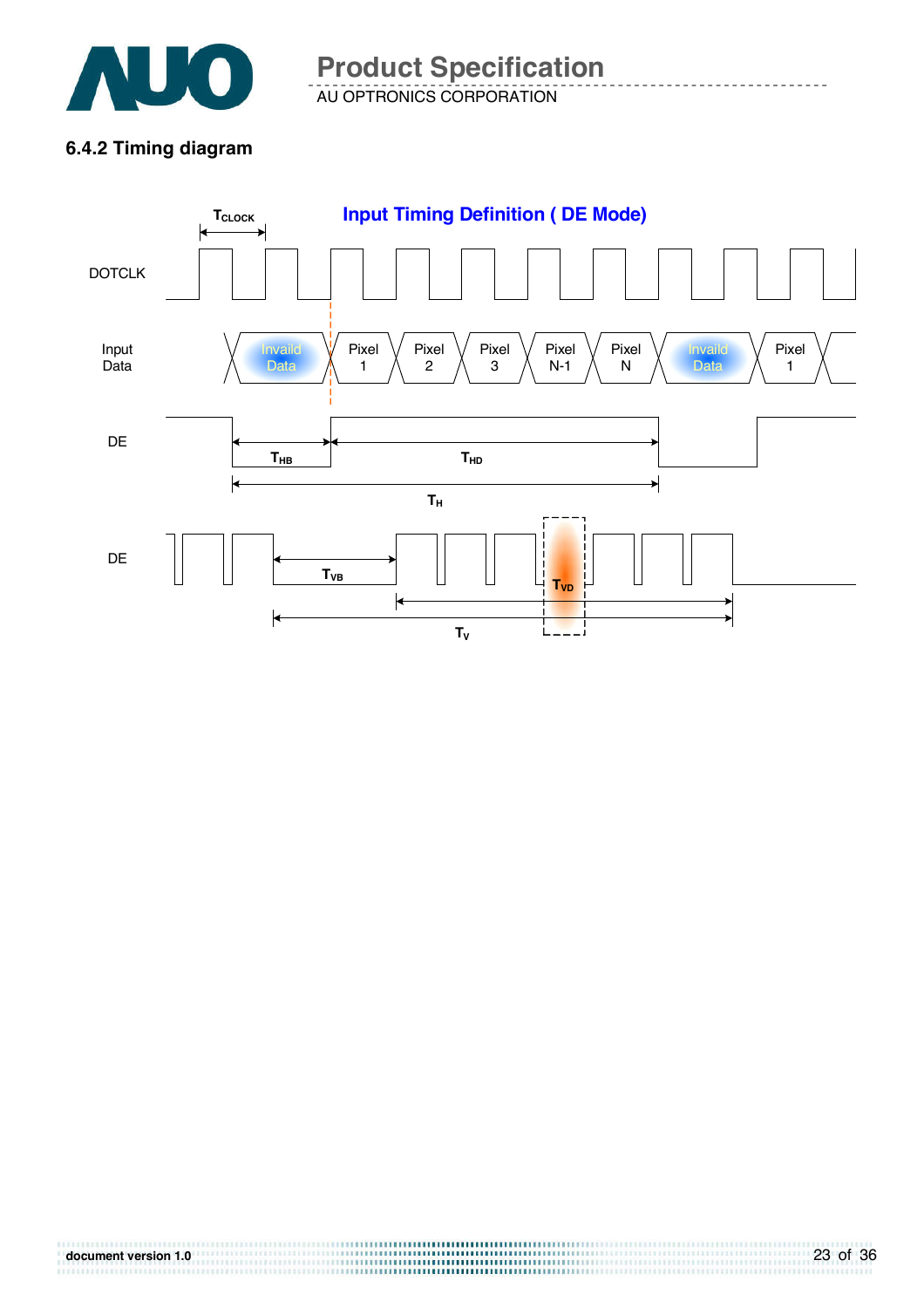

### **6.5 Power Sequence**

### **6.5.1 Panel Power Sequence**

VDD power and LED on/off sequence is as follows. Interface signals are also shown in the chart. Signals from any system shall be Hi-Z state or low level when VDD is off.



| <b>Parameter</b> | Min. | Typ. | Max. | Unit |
|------------------|------|------|------|------|
| T <sub>1</sub>   | 0.5  |      | 10   | ms   |
| T <sub>2</sub>   | 10   |      |      | ms   |
| T <sub>3</sub>   | 30   | 40   | 90   | ms   |
| T <sub>4</sub>   | 200  |      |      | ms   |
| T <sub>5</sub>   | ი    |      |      | ms   |
| Т6               |      |      |      | ms   |

|                  |                      | <b>Value</b> |      |      |  |
|------------------|----------------------|--------------|------|------|--|
| <b>Parameter</b> |                      | Min. Typ.    | Max. | Unit |  |
| T7               | 110                  |              |      | ms   |  |
| T8               | 0                    | 16           | 80   | ms   |  |
| T9               | $>0$ (must exceed 0) |              |      | ms   |  |
| T <sub>10</sub>  |                      | 10           | 30   | ms   |  |
| <b>T11</b>       | 1000                 |              |      | ms   |  |

**document version 1.0**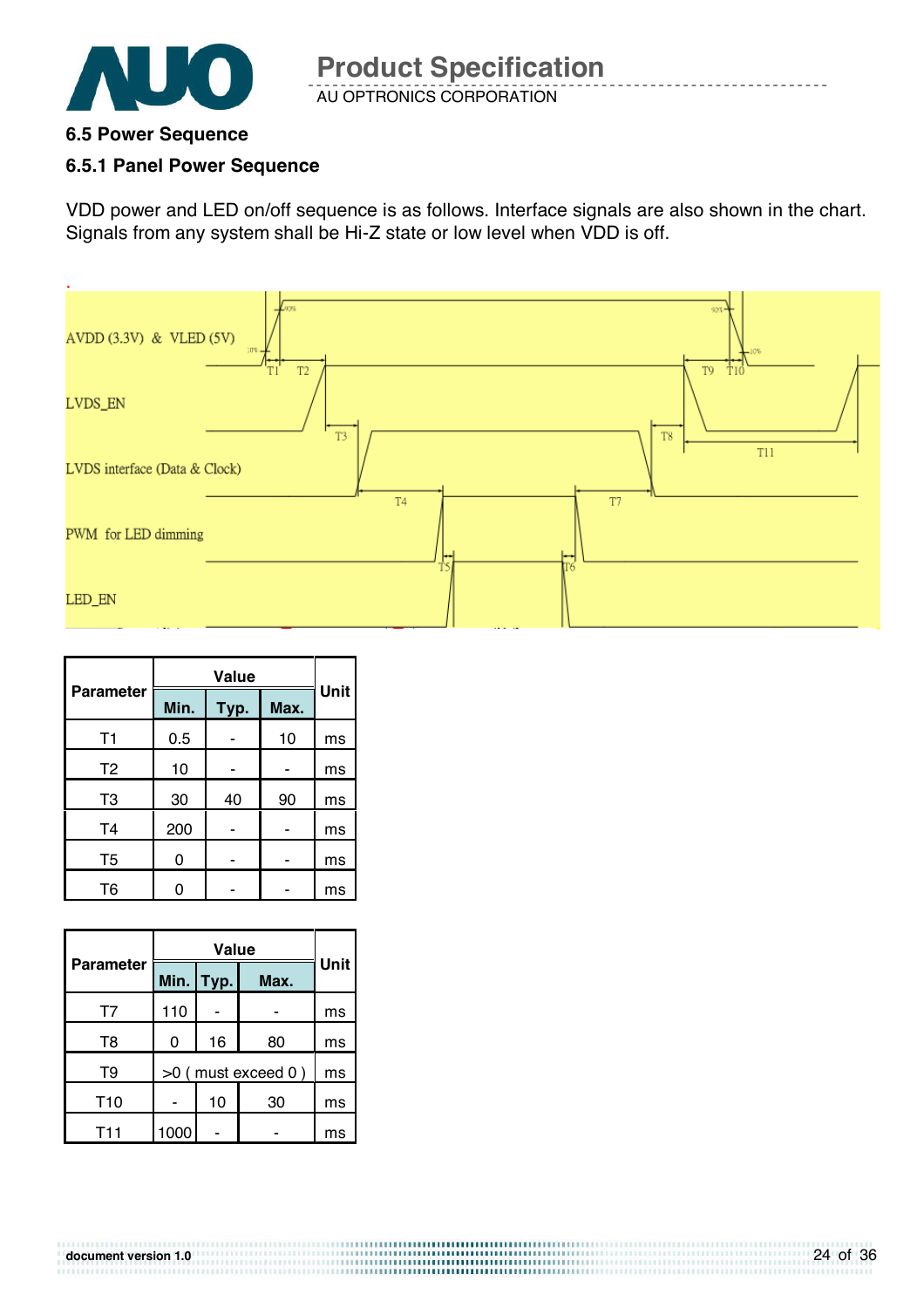

# **7. Connector Description**

Physical interface is described as for the connector on module.

These connectors are capable of accommodating the following signals and will be following components.

### **7.1 TFT LCD Module**

| <b>Connector Name / Designation</b> | <b>For Signal Connector</b> |
|-------------------------------------|-----------------------------|
| Manufacturer                        | <b>IPEX or compatible</b>   |
| Type / Part Number                  | IPEX 20455-040E-12          |
| <b>Mating Housing/Part Number</b>   | IPEX 20453-040T-11          |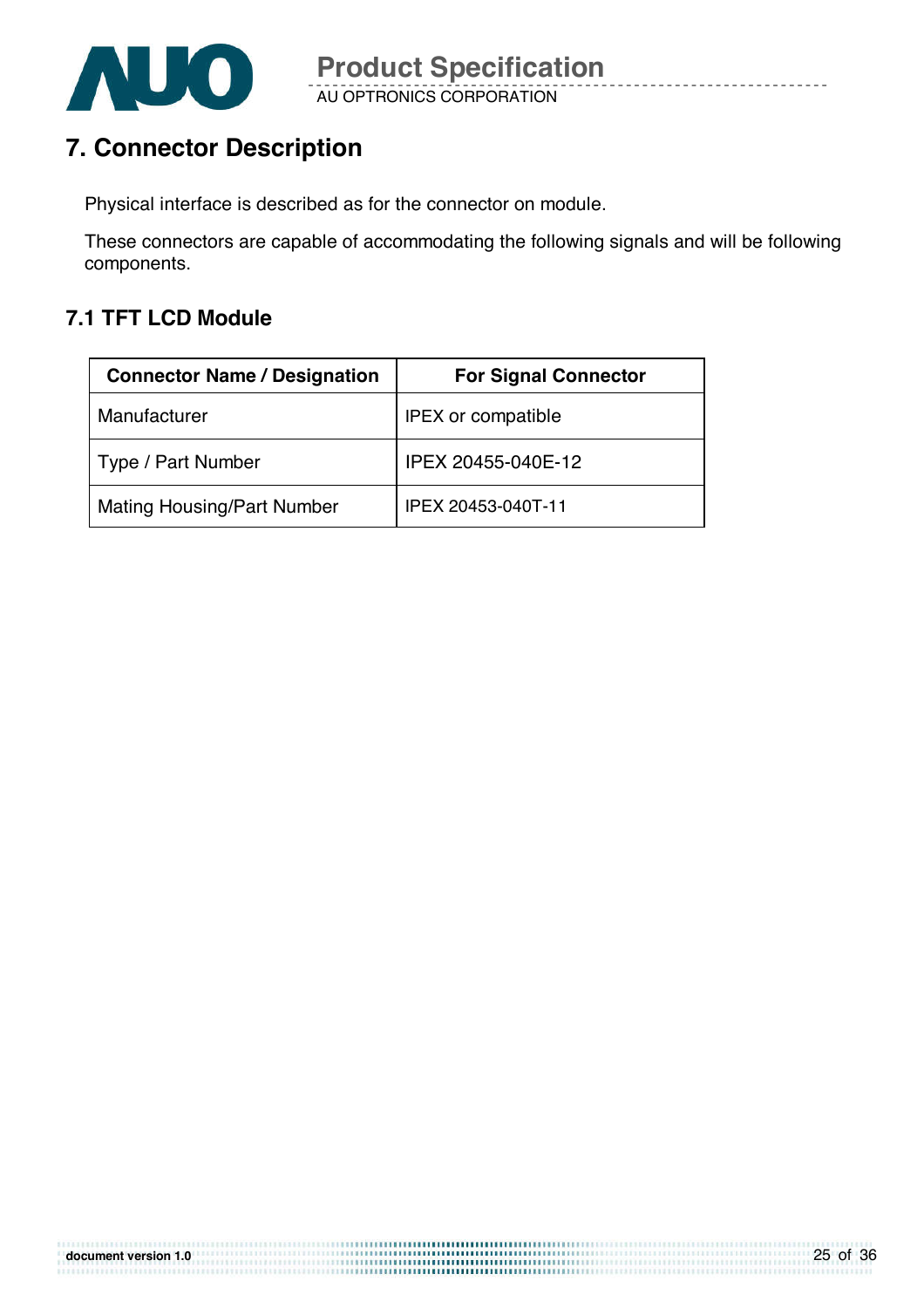

## **8. 8. LED Driving Specification**

### **8.1 Connector Description**

It is a intergrative interface and comibe into LVDS connector. The type and mating refer to section 7.

### **8.2 Pin Assignment**

| 31 | VLED_GND        | <b>LED Ground</b>                         |
|----|-----------------|-------------------------------------------|
| 32 | VLED_GND        | <b>LED Ground</b>                         |
| 33 | <b>VLED GND</b> | <b>LED Ground</b>                         |
| 34 | <b>NC</b>       | No Connection (Reserve)                   |
| 35 | <b>PWM</b>      | System PWM Signal Input                   |
| 36 | LED EN          | LED enable pin(+3.3V Input)               |
| 37 | <b>NC</b>       | No Connection (Reserve)                   |
| 38 | <b>VLED</b>     | LED Power Supply 5V (Tolerance: +,- 0.5V) |
| 39 | <b>VLED</b>     | LED Power Supply 5V (Tolerance: +,- 0.5V) |
| 40 | VLED            | LED Power Supply 5V (Tolerance: +,- 0.5V) |

```
document version 1.0
```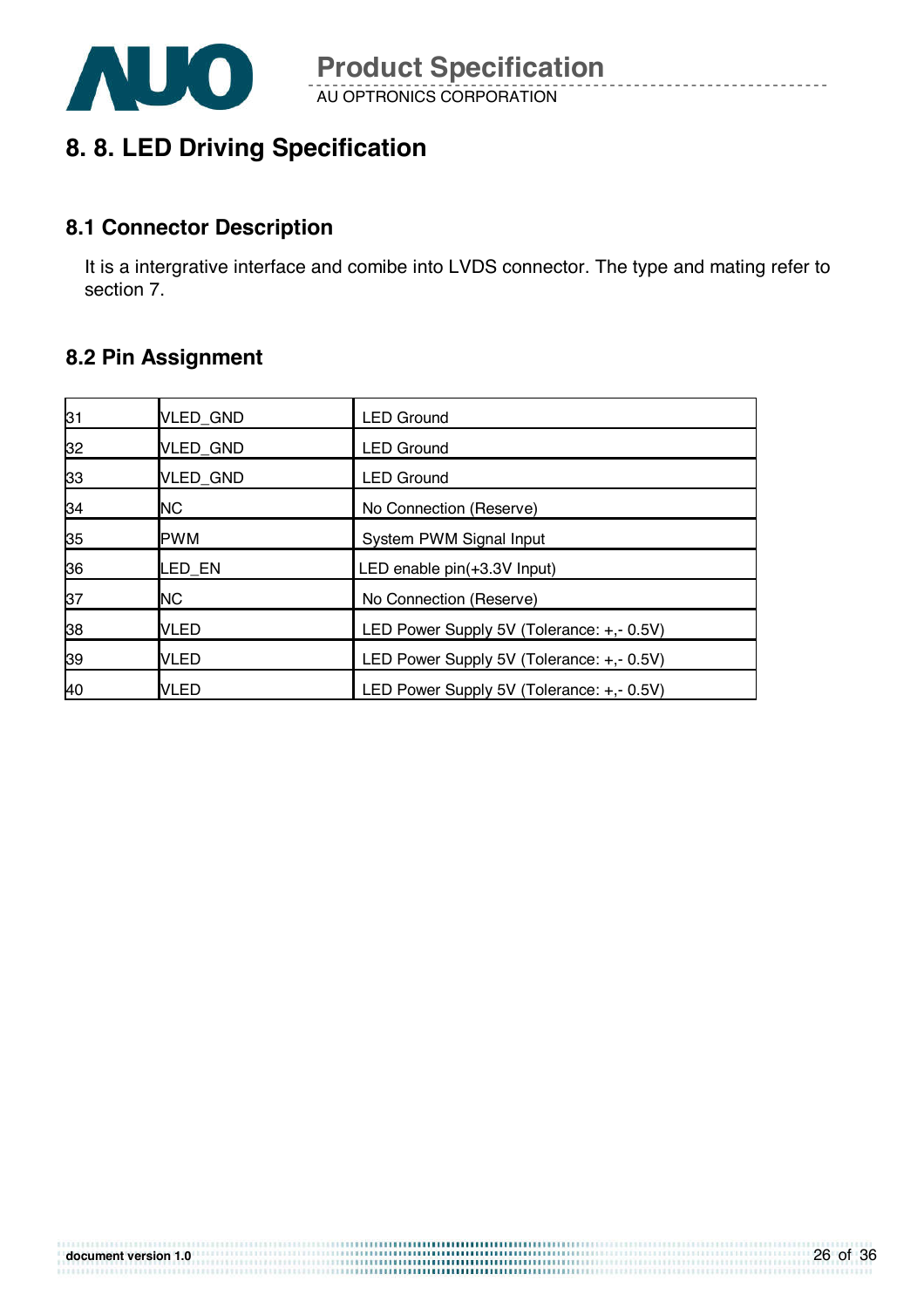

AU OPTRONICS CORPORATION

### **9. Vibration and Shock Test**

### **9.1 Vibration Test**

### **Test Spec:**

- **•** Test method: Non-Operation
- **•** Acceleration: 1.5 G
- **•** Frequency: 10 500Hz Random
- Sweep: 30 Minutes each Axis (X, Y, Z)

### **9.2 Shock Test Spec:**

**Test Spec:** 

- **•** Test method: Non-Operation
- Acceleration: 220 G, Half sine wave
- Active time: 2 ms
- Pulse: X, Y, Z .one time for each side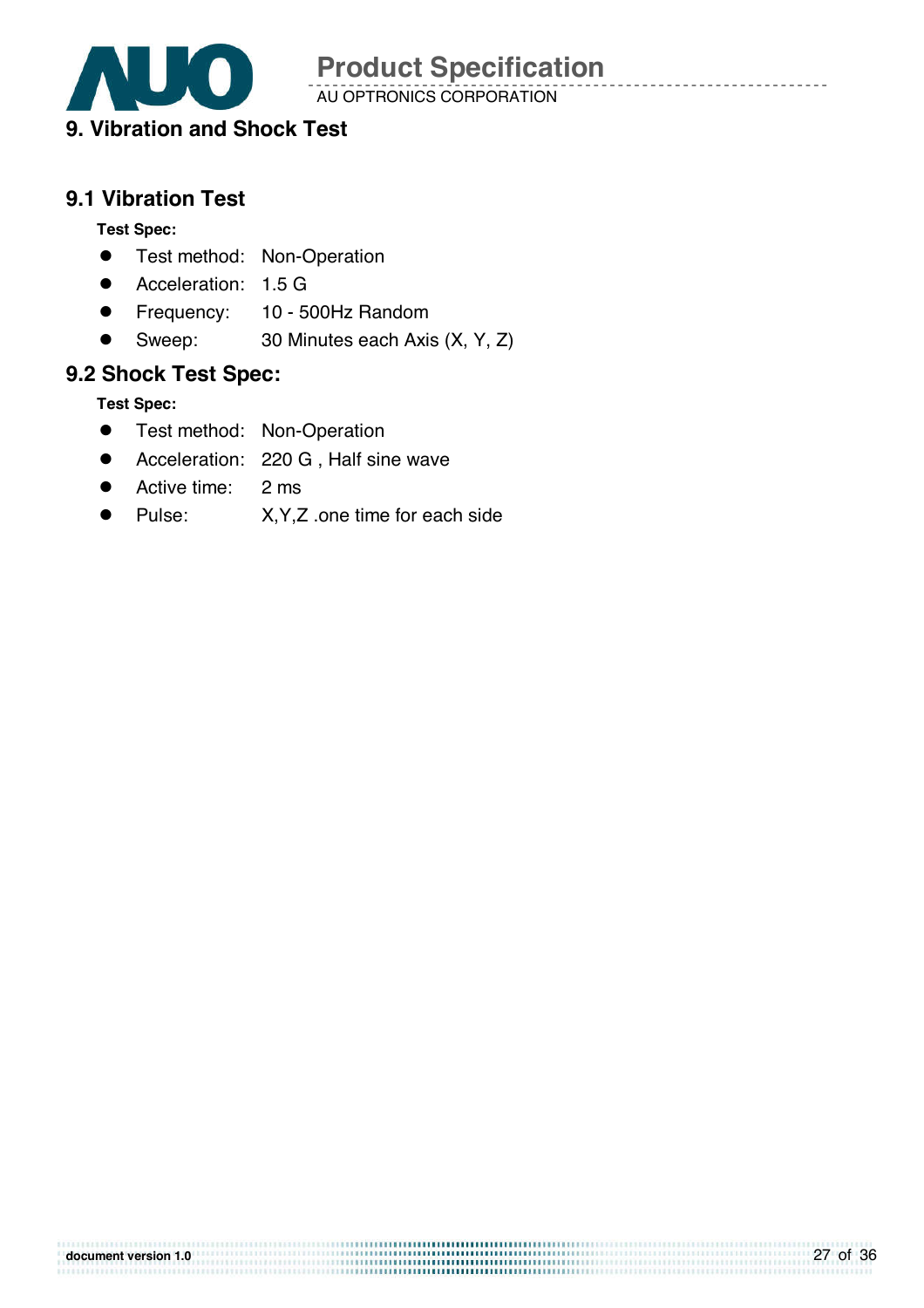

AU OPTRONICS CORPORATION

| <b>Items</b>                         | <b>Required Condition</b>                                            | <b>Note</b> |
|--------------------------------------|----------------------------------------------------------------------|-------------|
| Temperature<br><b>Humidity Bias</b>  | $Ta = 40^{\circ}$ C, 90%RH, 300h                                     |             |
| <b>High Temperature</b><br>Operation | Ta= $50^{\circ}$ C, Dry, 300h                                        |             |
| Low Temperature<br>Operation         | Ta= $0^{\circ}$ C, 300h                                              |             |
| <b>High Temperature</b><br>Storage   | $Ta = 60^{\circ}$ C, 35%RH, 300h                                     |             |
| Low Temperature<br>Storage           | $Ta = -20^{\circ}C$ , 50%RH, 250h                                    |             |
| <b>Thermal Shock</b><br>Test         | Ta=-20 $\degree$ C to 60 $\degree$ C, Duration at 30 min, 100 cycles |             |
| <b>ESD</b>                           | Contact: ±8 KV<br>Air: $\pm$ 15 KV                                   | Note 1      |

Note1: According to EN 61000-4-2 , ESD class B: Some performance degradation allowed. No data lost

. Self-recoverable. No hardware failures.

Remark: MTBF (Excluding the LED): 30,000 hours with a confidence level 90%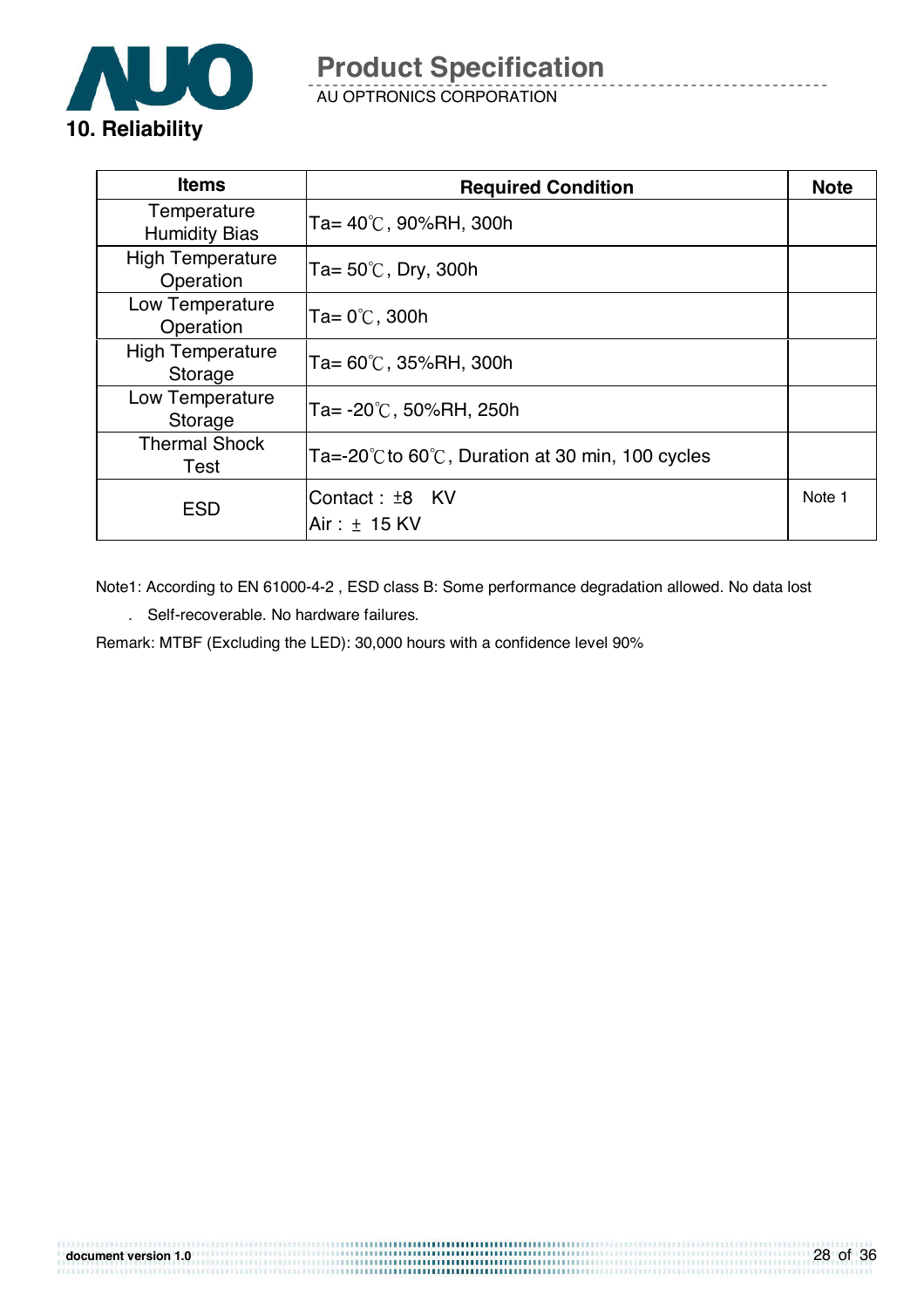

# **11. Mechanical Characteristics**

### **11.1 LCM Outline Dimension**

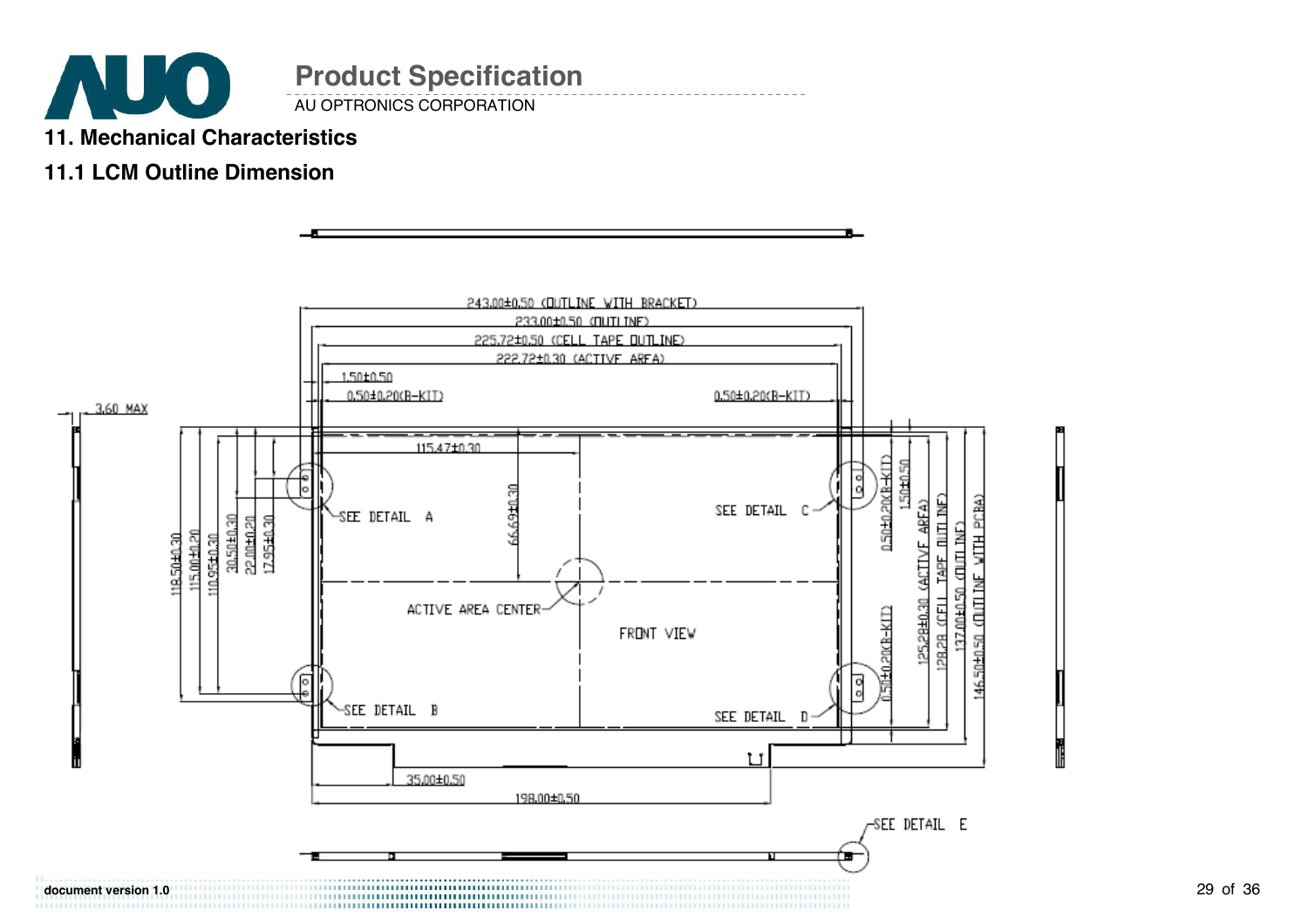

AU OPTRONICS CORPORATION











DETAIL E<br>SCALE 5.000

DETAIL A<br>SCALE 5.000







**document version 1.0**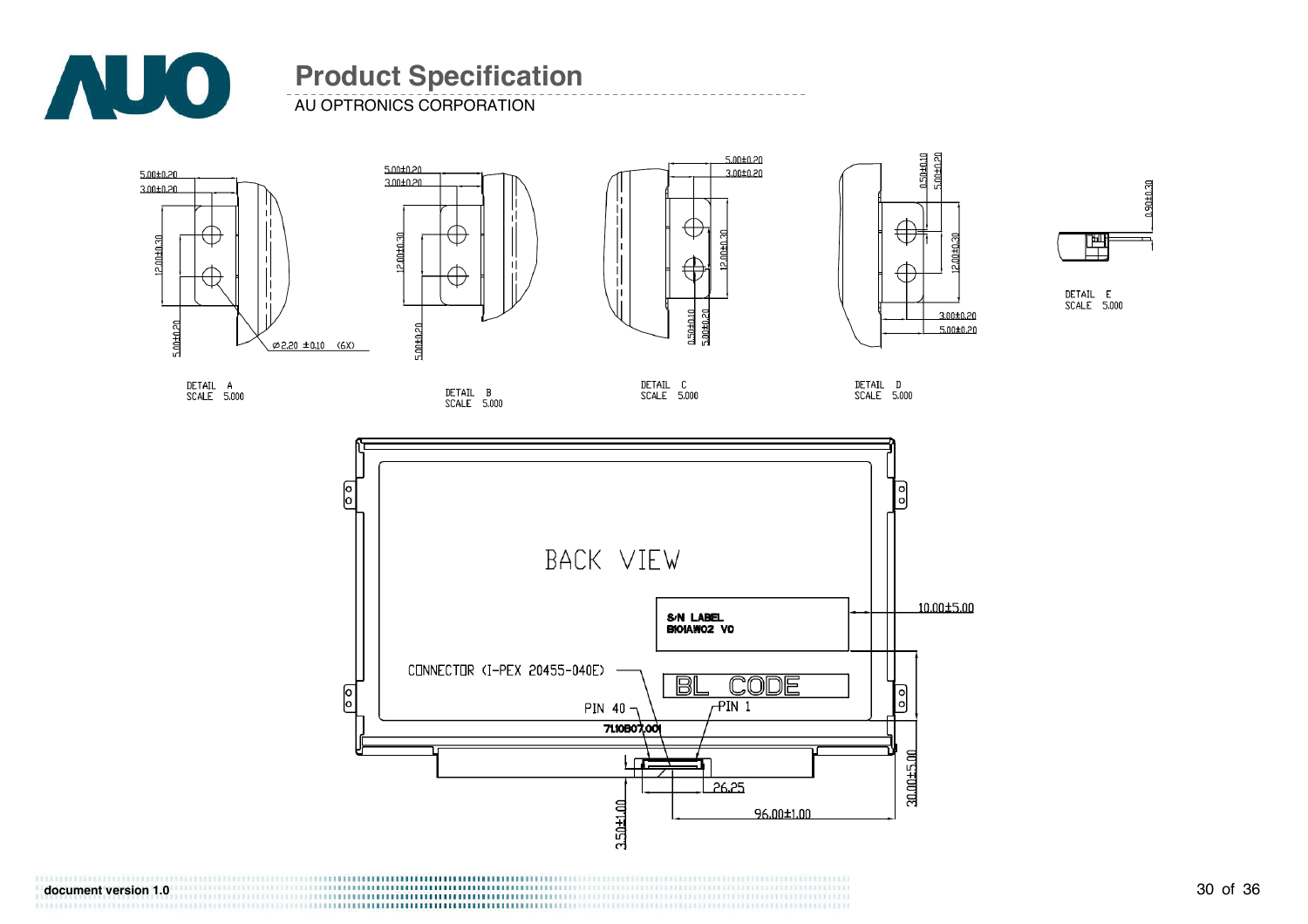

AU OPTRONICS CORPORATION **Product Specification** 

# **11.1 Shipping Label Format**

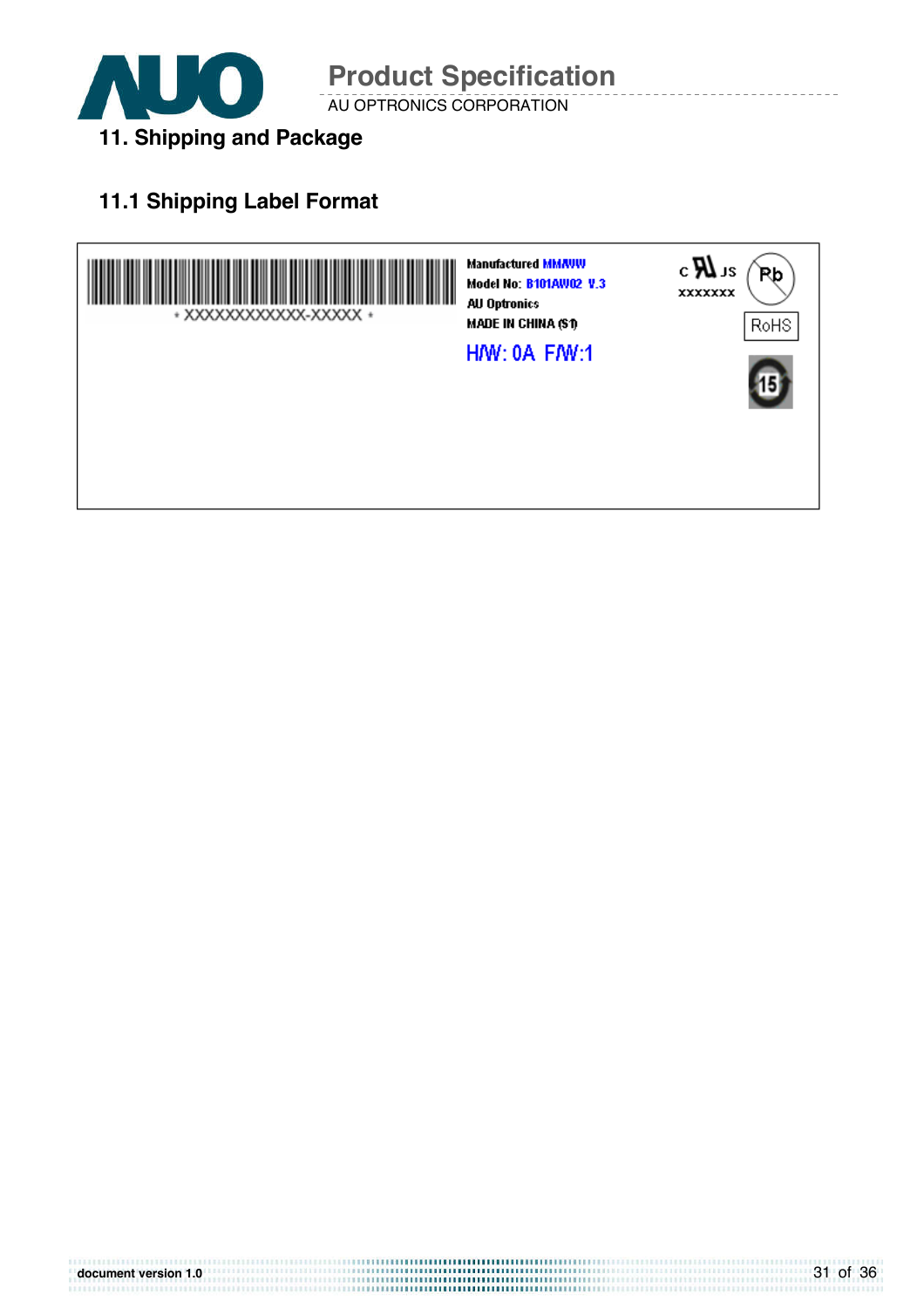

AU OPTRONICS CORPORATION **Product Specification** 

**11.2 Carton package** 



### **11.3 Shipping package of palletizing sequence**

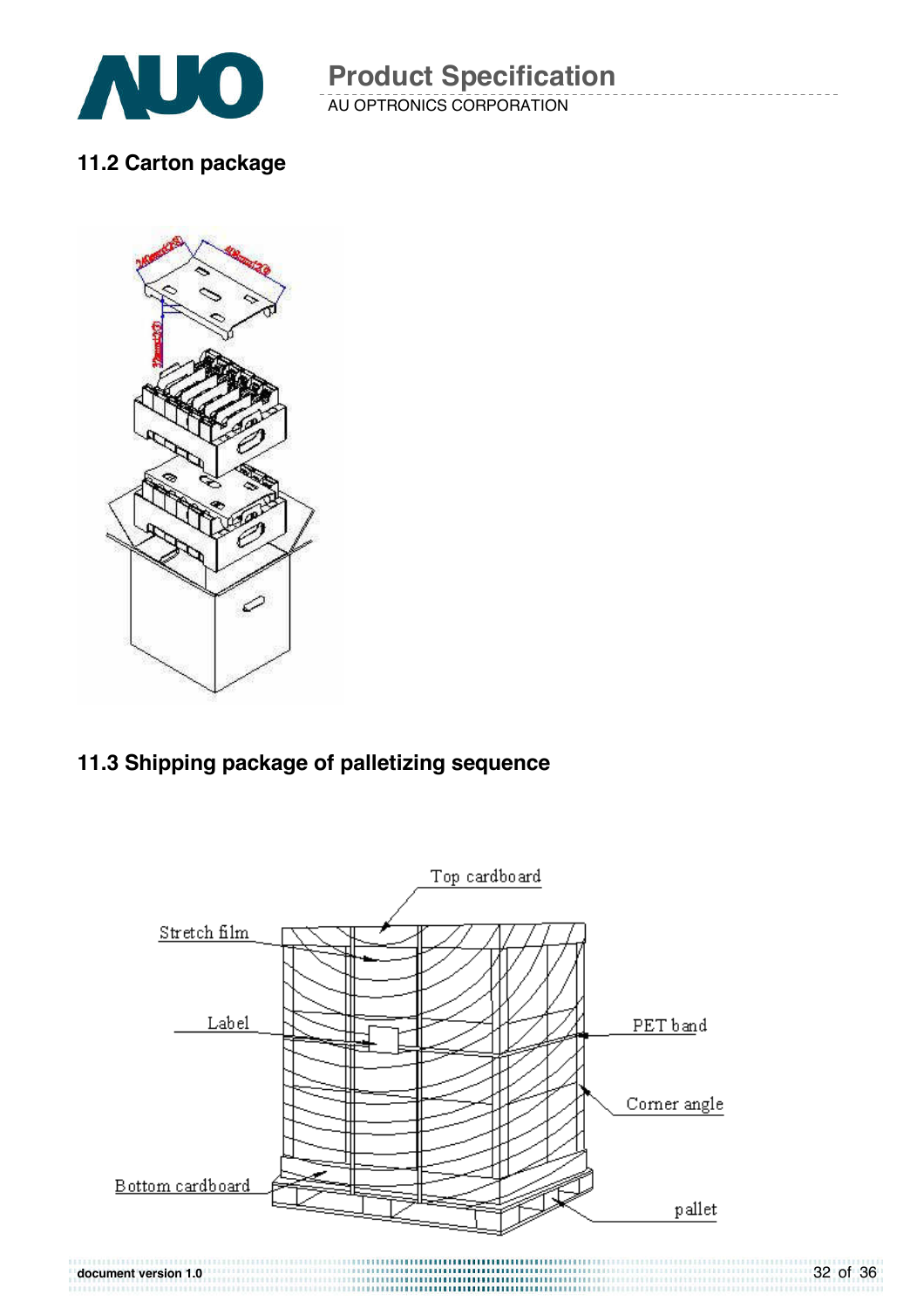

AU OPTRONICS CORPORATION

## **12. Appendix: EDID description**

| <b>Address</b> | <b>FUNCTION</b>                                                 | Value          | Value      | Value      | <b>Note</b> |
|----------------|-----------------------------------------------------------------|----------------|------------|------------|-------------|
| <b>HEX</b>     |                                                                 | <b>HEX</b>     | <b>BIN</b> | <b>DEC</b> |             |
| 00             | Header                                                          | $00\,$         | 00000000   | $\pmb{0}$  |             |
| 01             |                                                                 | FF             | 11111111   | 255        |             |
| 02             |                                                                 | FF             | 11111111   | 255        |             |
| 03             |                                                                 | FF             | 11111111   | 255        |             |
| 04             |                                                                 | FF             | 11111111   | 255        |             |
| 05             |                                                                 | <b>FF</b>      | 11111111   | 255        |             |
| 06             |                                                                 | <b>FF</b>      | 11111111   | 255        |             |
| 07             |                                                                 | 00             | 00000000   | $\pmb{0}$  |             |
| 08             | EISA Manuf. Code LSB                                            | 06             | 00000110   | 6          |             |
| 09             | <b>Compressed ASCII</b>                                         | AF             | 10101111   | 175        |             |
| 0A             | Product Code                                                    | D <sub>2</sub> | 11010010   | 210        |             |
| 0B             | hex, LSB first                                                  | 23             | 00100011   | 35         |             |
| 0C             | 32-bit ser #                                                    | 00             | 00000000   | 0          |             |
| 0D             |                                                                 | 00             | 00000000   | 0          |             |
| 0E             |                                                                 | $00\,$         | 00000000   | 0          |             |
| 0F             |                                                                 | $00\,$         | 00000000   | 0          |             |
| 10             | Week of manufacture                                             | $00\,$         | 00000000   | 0          |             |
| 11             | Year of manufacture                                             | 13             | 00010011   | 19         |             |
| 12             | EDID Structure Ver.                                             | 01             | 00000001   | 1          |             |
| 13             | EDID revision #                                                 | 04             | 00000100   | 4          |             |
| 14             | Video input def. (digital I/P, non-TMDS, CRGB)                  | 90             | 10010000   | 144        |             |
| 15             | Max H image size<br>(rounded to cm)                             | 16             | 00010110   | 22         |             |
| 16             | Max V image size<br>(rounded to cm)                             | 0D             | 00001101   | 13         |             |
| 17             | <b>Display Gamma</b><br>(=(gamma*100)-100)                      | 78             | 01111000   | 120        |             |
| 18             | Feature support (no DPMS, Active OFF, RGB, tmg<br><b>BIk#1)</b> | 02             | 00000010   | 2          |             |
| 19             | Red/green low bits (Lower 2:2:2:2 bits)                         | 2B             | 00101011   | 43         |             |
| <b>1A</b>      | Blue/white low bits (Lower 2:2:2:2 bits)                        | 69             | 01101001   | 105        |             |
| 1B             | Red x (Upper 8 bits)                                            | 97             | 10010111   | 151        |             |
| 1C             | Red y/ highER 8 bits                                            | 57             | 01010111   | 87         |             |
| 1D             | Green x                                                         | 55             | 01010101   | 85         |             |
| 1E             | Green y                                                         | 96             | 10010110   | 150        |             |
| 1F             | Blue x                                                          | 29             | 00101001   | 41         |             |
| 20             | Blue y                                                          | 21             | 00100001   | 33         |             |
| 21             | White x                                                         | 4F             | 01001111   | 79         |             |
| 22             | White y                                                         | 54             | 01010100   | 84         |             |
| 23             | Established timing 1                                            | $00\,$         | 00000000   | 0          |             |
| 24             | Established timing 2                                            | $00\,$         | 00000000   | 0          |             |
| 25             | Established timing 3                                            | 00             | 00000000   | 0          |             |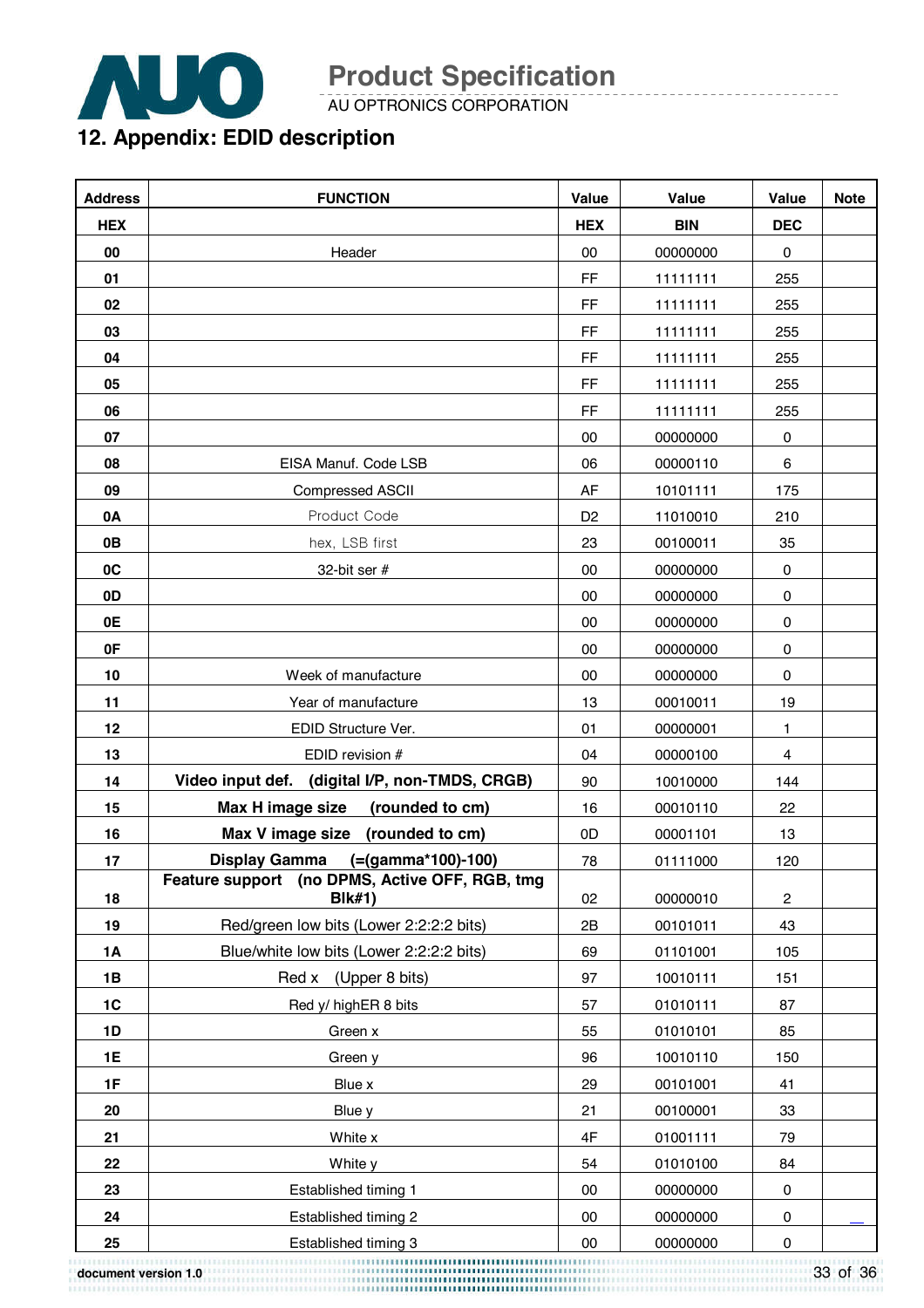

AU OPTRONICS CORPORATION

| 26                   | Standard timing #1                                   | 01             | 00000001 | 1           |          |
|----------------------|------------------------------------------------------|----------------|----------|-------------|----------|
| 27                   |                                                      | 01             | 00000001 | 1           |          |
| 28                   | Standard timing #2                                   | 01             | 00000001 | 1           |          |
| 29                   |                                                      | 01             | 00000001 | 1           |          |
| 2A                   | Standard timing #3                                   | 01             | 00000001 | 1           |          |
| 2B                   |                                                      | 01             | 00000001 | 1           |          |
| 2C                   | Standard timing #4                                   | 01             | 00000001 | 1           |          |
| 2D                   |                                                      | 01             | 00000001 | 1           |          |
| 2E                   | Standard timing #5                                   | 01             | 00000001 | 1           |          |
| 2F                   |                                                      | 01             | 00000001 | 1           |          |
| 30                   | Standard timing #6                                   | 01             | 00000001 | 1           |          |
| 31                   |                                                      | 01             | 00000001 | 1           |          |
| 32                   | Standard timing #7                                   | 01             | 00000001 | 1           |          |
| 33                   |                                                      | 01             | 00000001 | 1           |          |
| 34                   | Standard timing #8                                   | 01             | 00000001 | 1           |          |
| 35                   |                                                      | 01             | 00000001 | 1           |          |
| 36                   | <b>LSB</b><br>Pixel Clock/10000                      | B <sub>0</sub> | 10110000 | 176         |          |
| 37                   | Pixel Clock/10000<br><b>USB</b>                      | 13             | 00010011 | 19          |          |
| 38                   | Horz active Lower 8bits                              | 00             | 00000000 | $\mathbf 0$ |          |
| 39                   | Horz blanking Lower 8bits                            | 40             | 01000000 | 64          |          |
| 3A                   | HorzAct:HorzBlnk<br>Upper 4:4 bits                   | 41             | 01000001 | 65          |          |
| 3B                   | Vertical Active Lower 8bits                          | 58             | 01011000 | 88          |          |
| 3C                   | Vertical Blanking<br>Lower 8bits                     | 19             | 00011001 | 25          |          |
| 3D                   | Vert Act: Vertical Blanking<br>(upper 4:4 bit)       | 20             | 00100000 | 32          |          |
| 3E                   | HorzSync. Offset                                     | 18             | 00011000 | 24          |          |
| 3F                   | HorzSync. Width                                      | 88             | 10001000 | 136         |          |
| 40                   | VertSync.Offset: VertSync.Width                      | 31             | 00110001 | 49          |          |
| 41                   | Horz‖ Sync Offset/Width Upper 2bits                  | 00             | 00000000 | 0           |          |
| 42                   | Horizontal Image Size Lower 8bits                    | DF             | 11011111 | 223         |          |
| 43                   | Vertical Image Size Lower 8bits                      | 7D             | 01111101 | 125         |          |
| 44                   | Horizontal & Vertical Image Size (upper 4:4 bits)    | 00             | 00000000 | 0           |          |
| 45                   | Horizontal Border (zero for internal LCD)            | 00             | 00000000 | 0           |          |
| 46                   | (zero for internal LCD)<br><b>Vertical Border</b>    | 00             | 00000000 | 0           |          |
| 47                   | Signal (non-intr, norm, no stero, sep sync, neg pol) | 18             | 00011000 | 24          |          |
| 48                   | Detailed timing/monitor                              | 00             | 00000000 | 0           |          |
| 49                   | descriptor #2                                        | 00             | 00000000 | 0           |          |
| 4A                   |                                                      | 00             | 00000000 | 0           |          |
| 4B                   |                                                      | 0F             | 00001111 | 15          |          |
| 4C                   |                                                      | $00\,$         | 00000000 | 0           |          |
| 4D                   |                                                      | 00             | 00000000 | 0           |          |
| 4E                   |                                                      | 00             | 00000000 | 0           |          |
| 4F                   |                                                      | 00             | 00000000 | 0           |          |
| 50                   |                                                      | 00             | 00000000 | 0           |          |
| document version 1.0 |                                                      |                |          |             | 34 of 36 |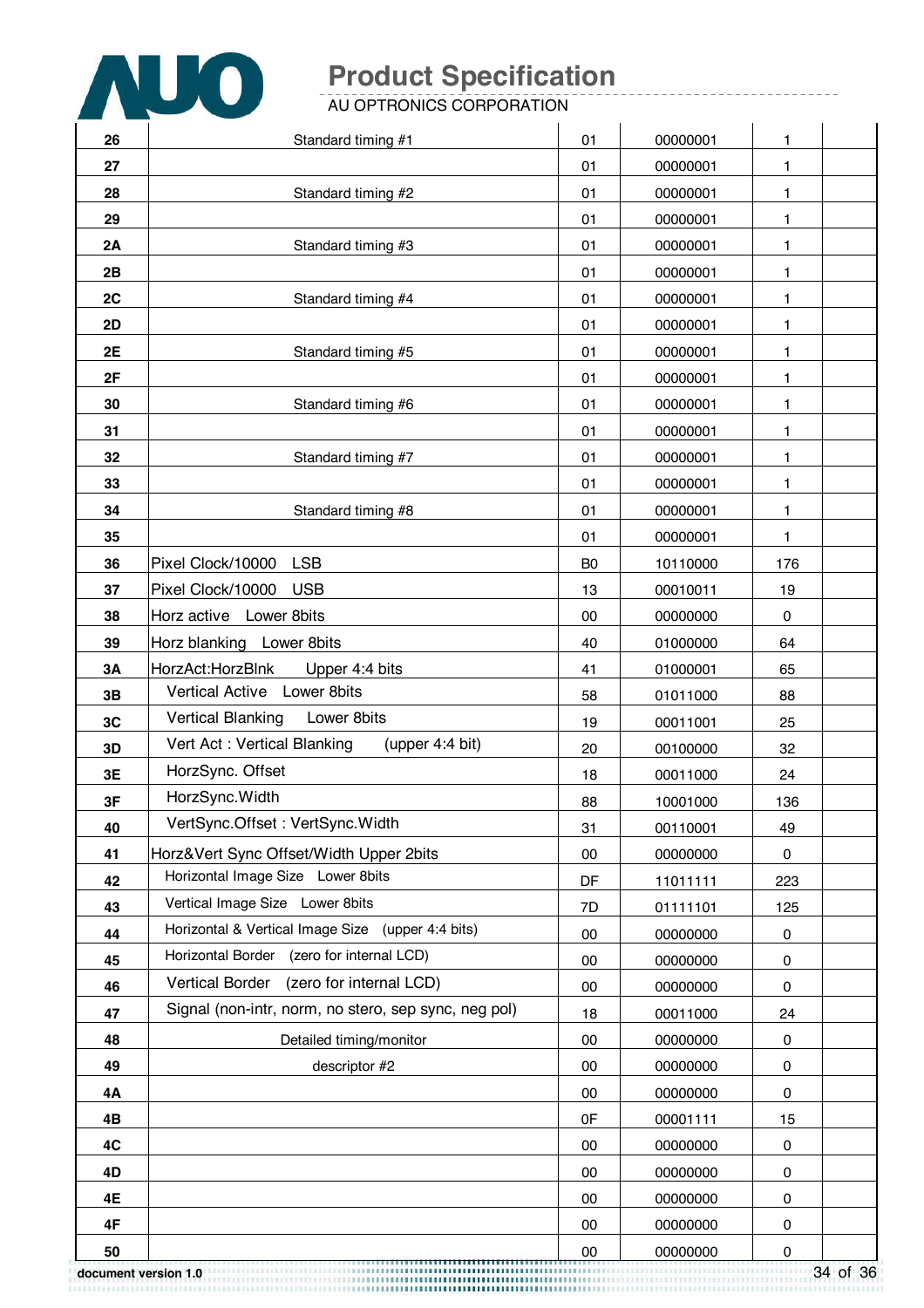

AU OPTRONICS CORPORATION

| 51         |                         | $00\,$    | 00000000 | $\pmb{0}$ |                  |
|------------|-------------------------|-----------|----------|-----------|------------------|
| 52         |                         | 00        | 00000000 | 0         |                  |
| 53         |                         | 00        | 00000000 | 0         |                  |
| 54         |                         | 00        | 00000000 | $\pmb{0}$ |                  |
| 55         |                         | $00\,$    | 00000000 | 0         |                  |
| 56         |                         | 00        | 00000000 | $\pmb{0}$ |                  |
| 57         |                         | 00        | 00000000 | 0         |                  |
| 58         |                         | 00        | 00000000 | $\pmb{0}$ |                  |
| 59         |                         | 20        | 00100000 | 32        |                  |
| 5A         | Detailed timing/monitor | 00        | 00000000 | $\pmb{0}$ |                  |
| 5B         | descriptor #3           | 00        | 00000000 | 0         |                  |
| 5C         |                         | 00        | 00000000 | 0         |                  |
| 5D         |                         | <b>FE</b> | 11111110 | 254       |                  |
| 5E         |                         | 00        | 00000000 | $\pmb{0}$ |                  |
| 5F         | Manufacture             | 41        | 01000001 | 65        | Α                |
| 60         | Manufacture             | 55        | 01010101 | 85        | U                |
| 61         | Manufacture             | 4F        | 01001111 | 79        | O                |
| 62         |                         | 0A        | 00001010 | 10        |                  |
| 63         |                         | 20        | 00100000 | 32        |                  |
| 64         |                         | 20        | 00100000 | 32        |                  |
| 65         |                         | 20        | 00100000 | 32        |                  |
| 66         |                         | 20        | 00100000 | 32        |                  |
| 67         |                         | 20        | 00100000 | 32        |                  |
| 68         |                         | 20        | 00100000 | 32        |                  |
| 69         |                         | 20        | 00100000 | 32        |                  |
| 6A         |                         | 20        | 00100000 | 32        |                  |
| 6B         |                         | <b>20</b> | 00100000 | 32        |                  |
| 6C         | Detailed timing/monitor | 00        | 00000000 | $\pmb{0}$ |                  |
| 6D         | descriptor #4           | $00\,$    | 00000000 | 0         |                  |
| 6E         |                         | $00\,$    | 00000000 | 0         |                  |
| 6F         |                         | <b>FE</b> | 11111110 | 254       |                  |
| ${\bf 70}$ |                         | 00        | 00000000 | 0         |                  |
| 71         | Manufacture P/N         | 42        | 01000010 | 66        | $\sf B$          |
| 72         | Manufacture P/N         | 31        | 00110001 | 49        | 1.               |
| 73         | Manufacture P/N         | 30        | 00110000 | 48        | $\pmb{0}$        |
| 74         | Manufacture P/N         | 31        | 00110001 | 49        | 1.               |
| 75         | Manufacture P/N         | 41        | 01000001 | 65        | A                |
| 76         | Manufacture P/N         | 57        | 01010111 | 87        | W                |
| 77         | Manufacture P/N         | 30        | 00110000 | 48        | $\pmb{0}$        |
| 78         | Manufacture P/N         | 32        | 00110010 | 50        | $\sqrt{2}$       |
| 79         | Manufacture P/N         | 20        | 00100000 | 32        |                  |
| <b>7A</b>  | Manufacture P/N         | 56        | 01010110 | 86        | V                |
| 7B         | Manufacture P/N         | 33        | 00110011 | 51        | $\boldsymbol{3}$ |